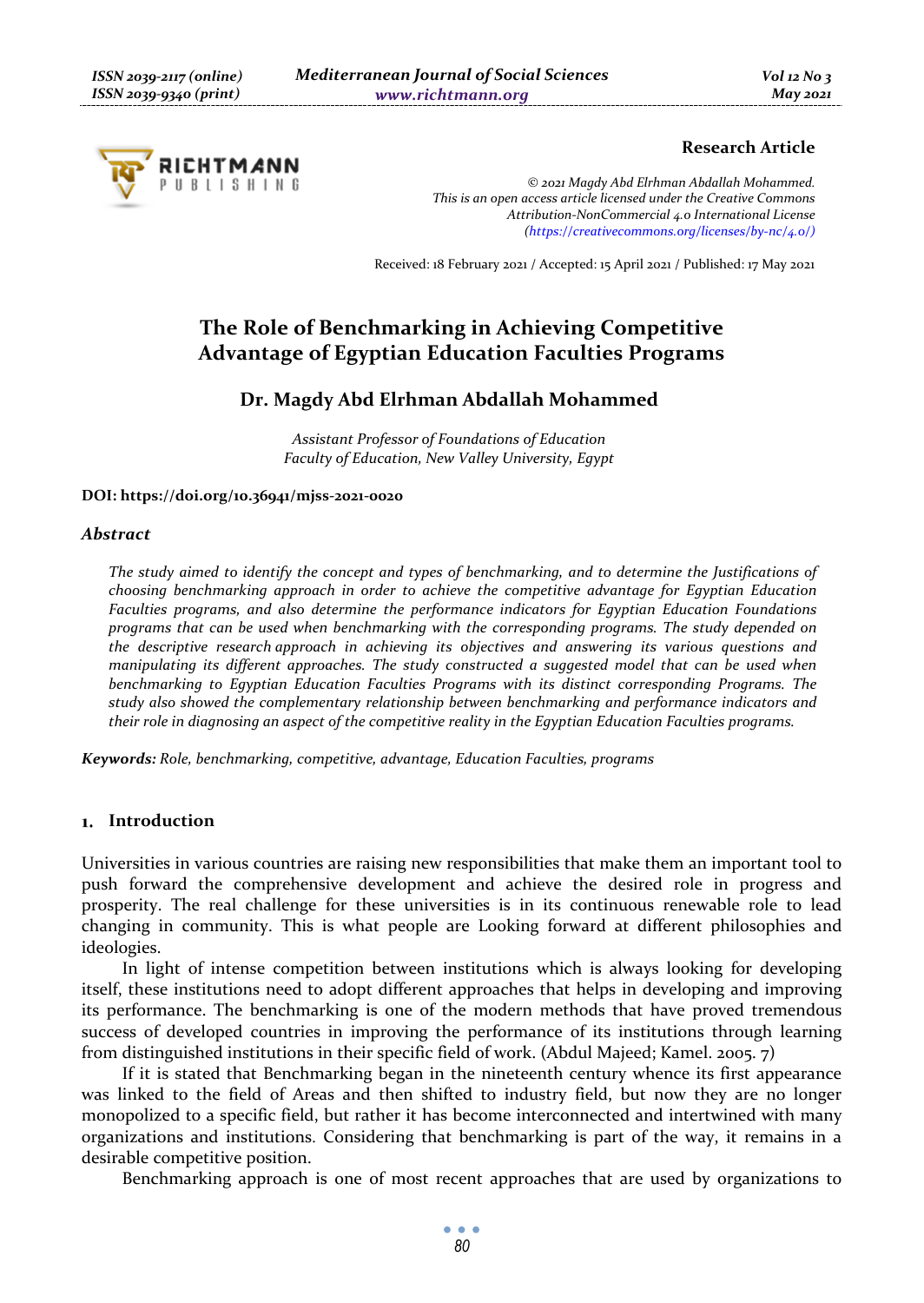evaluate performance quality, through a comparison between them and other institutions of competition or excellence in a particular domain which can be considered as leading institutions. Benchmarking focuses on performance method and not the results, it provides a real standard for judging process, through comparison among best practices available to competitors in the same field.( Barak & Kniker 2002.54)

Benchmarking stands on comparison with other institutions in order to achieve competitive advantage, which includes procedural elements which are scientifically characteristic and have a specific methodology, which aims at determining strengths and weaknesses of institution. (University of Alicante.2013), and that is by comparing performance aspects of organization with best corresponding institutions, it is also an ongoing process that does not stop if the organization wants to keep up distinguished. (Ali. 2011. 125)

Benchmarking contributes in identifying ways which orient university institutions towards their future that they want to achieve. As well as, finding out its competitive advantage, moreover, allowing various components of university institution to work in harmony so as to achieve a common goal, and agree on a common vision for everyone who contributes in institution activities, along with encouraging them to invent ideas that correspond with strategic trends of university institution. (Norman. 2000. 6 & Lund).

Benchmarking is a distinct tool for providing data and information for academic programs at universities, because it has multiple types of internal and external comparisons, moreover, benchmarking is not just a way to get information, but also an approach aimed at learning and development. (Samuel. 2010. 105)

Due to great changes in the current era, academic programs of universities were affected, and consequently Local, regional and international competitions were imposed on these programs, and which the Education Faculties programs is one of them.

Competitiveness between Education Faculties programs has become a clear and pressing issue, which has exposed itself in various forms, Competitiveness has been imposed on these programs to improve their performance and develop their activities and processes, especially in the presence of cross-border education"

As development of Education Faculties programs has become inevitable, therefore, this development must be carried out according to a correct methodology that actualizes total quality goals. There is no doubt that development according to benchmarking approach is one of the most effective ways to reform and improve these programs, because it is based on internal or external benchmarking with the corresponding Educational Foundations programs, this is done in light of clear and specific performance indicators, which results in giving the Egyptian Educational Foundations programs the opportunity to change traditional systems and methods of work, and to move internally and externally towards distinct corresponding programs**.** 

#### **The Problem of the Study**

University education has become the corner stone for development of nations, and gates of societies towards progress and civilization, however, this rule has become questionable after Arab, universities had moved away from advanced rankings in the world. That led decision-makers to be stuck in many questions and queries about the level of Arab universities and the extent to which they are updated to changes that the world witnesses, in addition to the low quality of its outputs, and the weakness of its academic programs. (Rifaat et al. 2015. 516)

Competition between academic programs in Egyptian universities has increased. Where Education Faculties programs are among them, versus other regional and international academic programs. This was demonstrated through retraction in the performance of some of these programs, and poor outputs in the labor market. The main reason for this is that Education Faculties programs as other programs arose around major challenges posed by globalization; this has led to Weak adaptation with developments and novelties in specialized knowledge and others.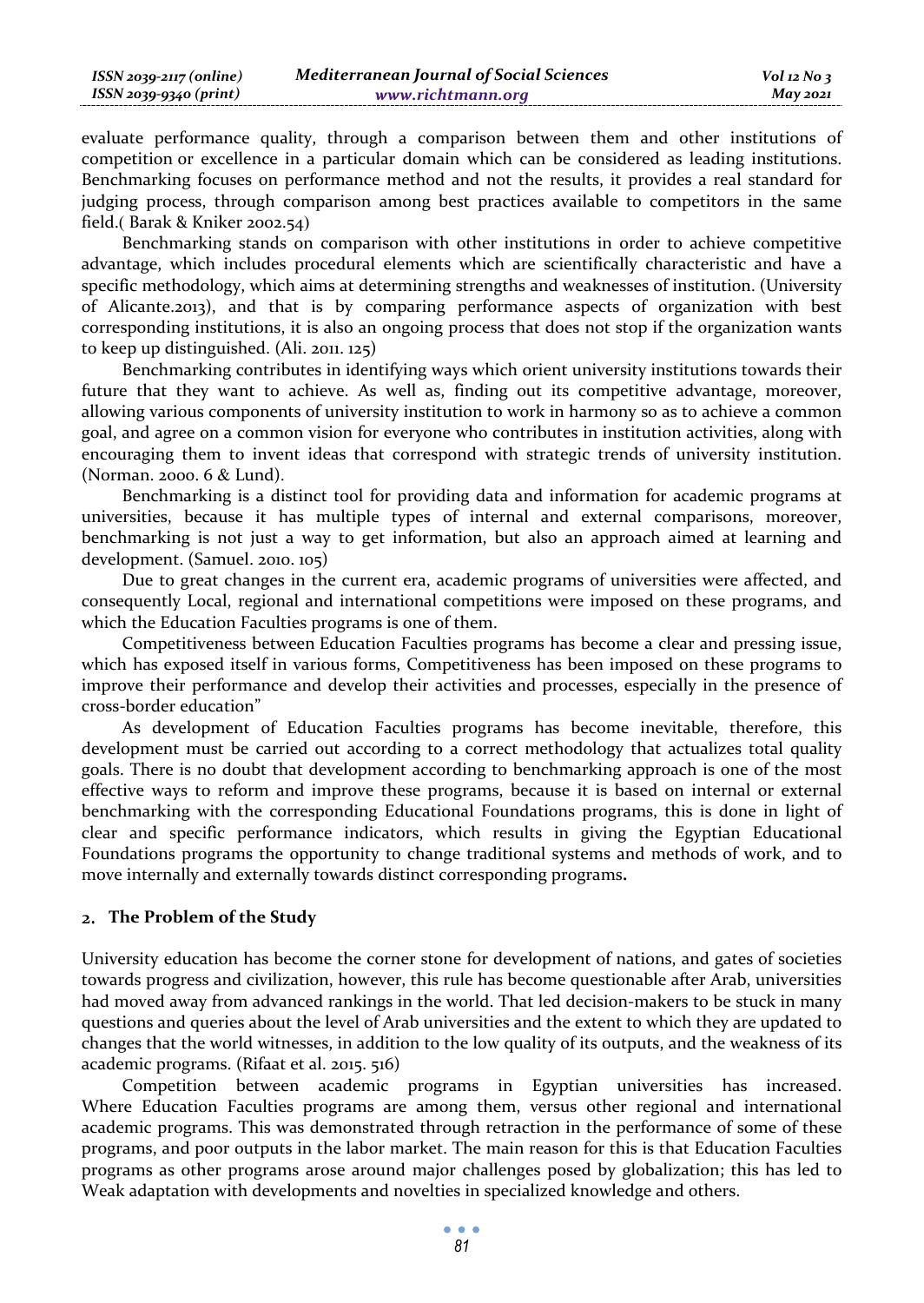Based upon mentioned above, Education Faculties programs should use different tools and approaches to achieve continuous improvement in all its operations and activitiesso as to reduce weak performance in its outputs, as well as increasing its competitiveness and performance excellence. To achieve this, there are a number of methods and tools that programs should use in continuous improvement processes, where the most important among these is the benchmarking approach. (Besterfield. 2011)

It is notably mentioned that universities in the developed world are interested in the benchmarking approach. As for the Arab countries, a theoretical framework for benchmarking is not yet complete, and that reflects the reality of practice and application. (Selim; Ibrahim. 2014. 206-207)

In light of all above considerations! Egyptian Education Faculties programs should adopt the benchmarking approach to develop their performance and achieve competitive advantage among their regional and international counterparts. Choosing benchmarking approach among other various quality styles is due to that most quality styles are based upon comparing current situation versus its previous one, whereas benchmarking approach relies upon comparing current situation of the Egyptian Educational Foundations programs with their distinguished counterparts in the field as a whole and which are currently available.

In the light of Educational Foundations programs' contributions in presenting whatever services to all educational sectors through its openness to public education institutions in community as these programs are regarded as a scientific and a cultural focus in the university community. Therefore, there is an urgent need to continuously improve performance of these programs in order to reach the level of competition.

Hence, this study focused on the benchmarking approach, to confirm its role in achieving a competitive advantage for Educational Foundations programs in Egyptian universities.

#### **Questions of the Study**

- 1. What is the concept and types of benchmarking?
- 2. What is the justification for choosing the benchmarking approach to achieve the competitive advantage for Egyptian Education Faculties programs?
- 3. What are the performance indicators of Egyptian Education Faculties programs that can be used when benchmarking with counterpart's programs?
- 4. What is the suggested model to be used when benchmarking for The Egyptian Education Faculties Programs with its distinct counterparts?
- 5. What is role of benchmarking in achieving competitive advantage for Egyptian Education Faculties programs?

### **Objectives of the Study**

- 1. Recognition of concept and types of benchmarking.
- 2. Determining the justification for choosing the benchmarking approach to achieve the competitive advantage for Egyptian Education Faculties programs.
- 3. Identifying the performance indicators of Egyptian Education Faculties programs that can be used when benchmarking with counterpart's programs.
- 4. Constructing the suggested model to be used when benchmarking The Egyptian Education Faculties Programs with its distinct counterparts.
- 5. Determining role of benchmarking in achieving competitive advantage for Egyptian Education Faculties programs.

# **Importance of the Study**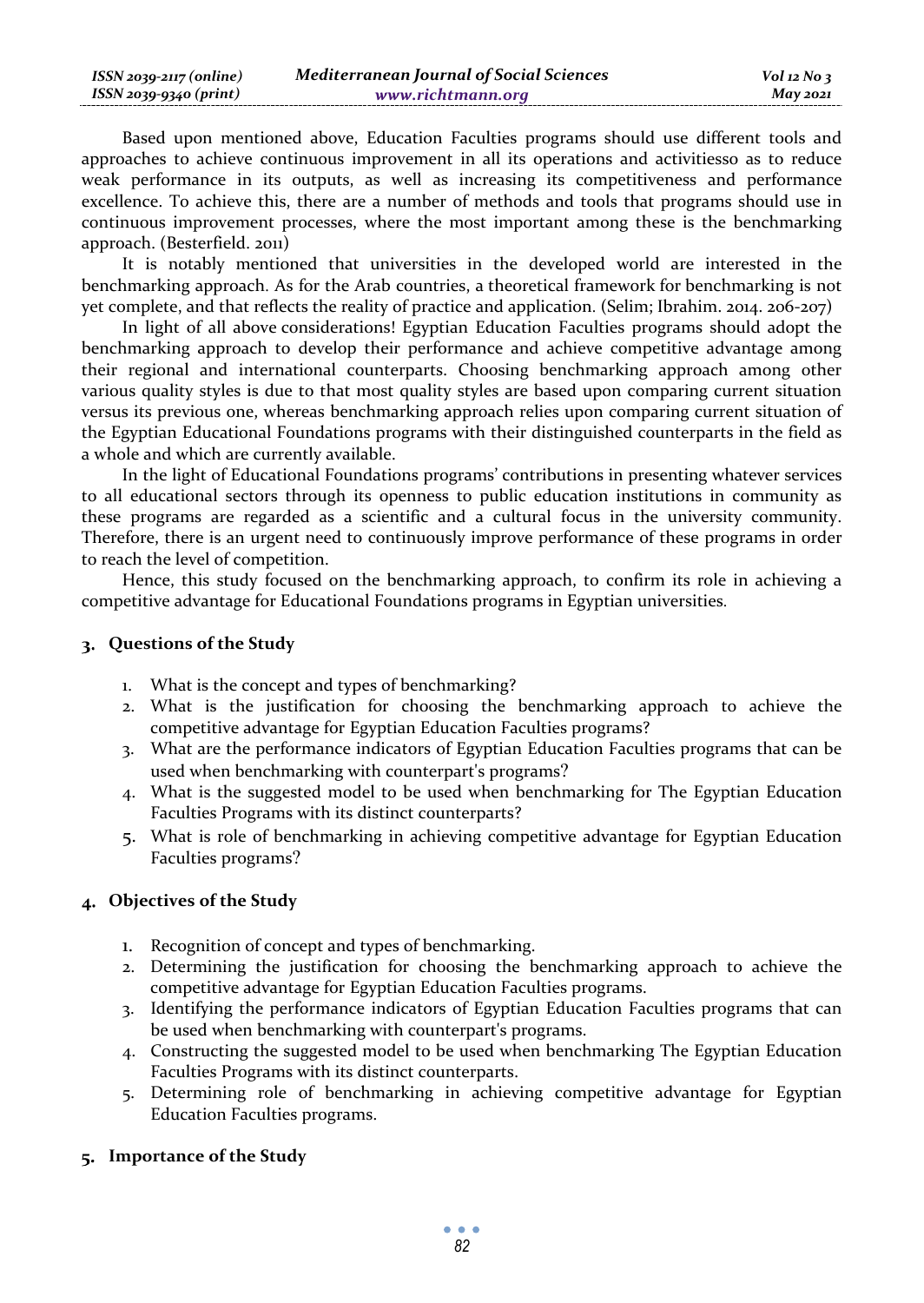- 1. This study derives its importance from the conscious awareness of the participatory role, which is Performed by Egyptian Education Faculties Programs in leading the change movement, and contributing to societal reconstruction in the twenty-first century.
- 2. This study adopts the benchmarking approach, which is the most effective way to develop new ideas and practices, in addition to prepare the Egyptian Education Faculties Programs to avoid deficits and determine the degree of difference between those programs, as well as aspects of Outstanding benchmarks
- 3. The current study Allows an opportunity for Egyptian Education Faculties Programs to set out - internally and externally- towards their Outstanding Programs.

# **Methodology of the Study**

The study relies on the descriptive approach in achieving its objectives, answering its questions and handling its scientific axes., and that is because it analyses and explains the reality and phenomenon under study, as well as, it doesn't stop at just gathering, organizing and evaluating information, rather, it analyses and links between its significant points so as to come to conclusions and generalizations about phenomenon under study to help in determining the role of benchmarking in achieving the competitive advantage for Egyptian Educational Foundations Programs**.** 

# **Limitations of the Study**

- 1. Objective Limits: The current study focuses on benchmarking as an approach to actualize quality in the performance of Egyptian Education Faculties Programs and thus achieving a competitive advantage for these programs at regional and international levels.
- 2. Spatial limits: the study was limited to the Egyptian Education Faculties Programs in the faculties of education at Egyptian universities.
- 3. Time limits: The study examined the benchmarking of Egyptian Education Faculties Programs with the corresponding programs in the light of performance indicators for these programs which were measured during the academic year 2017/2018

### **Terms of the Study**

### *8.1 Benchmarking*

Benchmarking is defined as a tool utilized for evaluation, development and performance improvement through identifying the gap in performance between other units or departments, and Work to reinforce the positive aspects that characterize them, moreover, identifying the negative aspects and work to avoid them so as to achieve the best applications in performance. (Ismail. 2006)

The present study operationally defines benchmarking as "a Systematic and continuous process for evaluating the performance of Egyptian Educational Foundations Programs or one aspect of such performance by comparing a model, inside or outside Egyptian universities, to identify the causes of the gap, go through fixing it and reach the best performance"

### *8.2 Egyptian Education Faculties Programs*

These programs are defined as the organization of learning experiences via a number of distinguished courses whence after completing its studies, the program grants the student an academic degree (Bachelor, Master, PhD).

### *8.3 Competitive Advantage*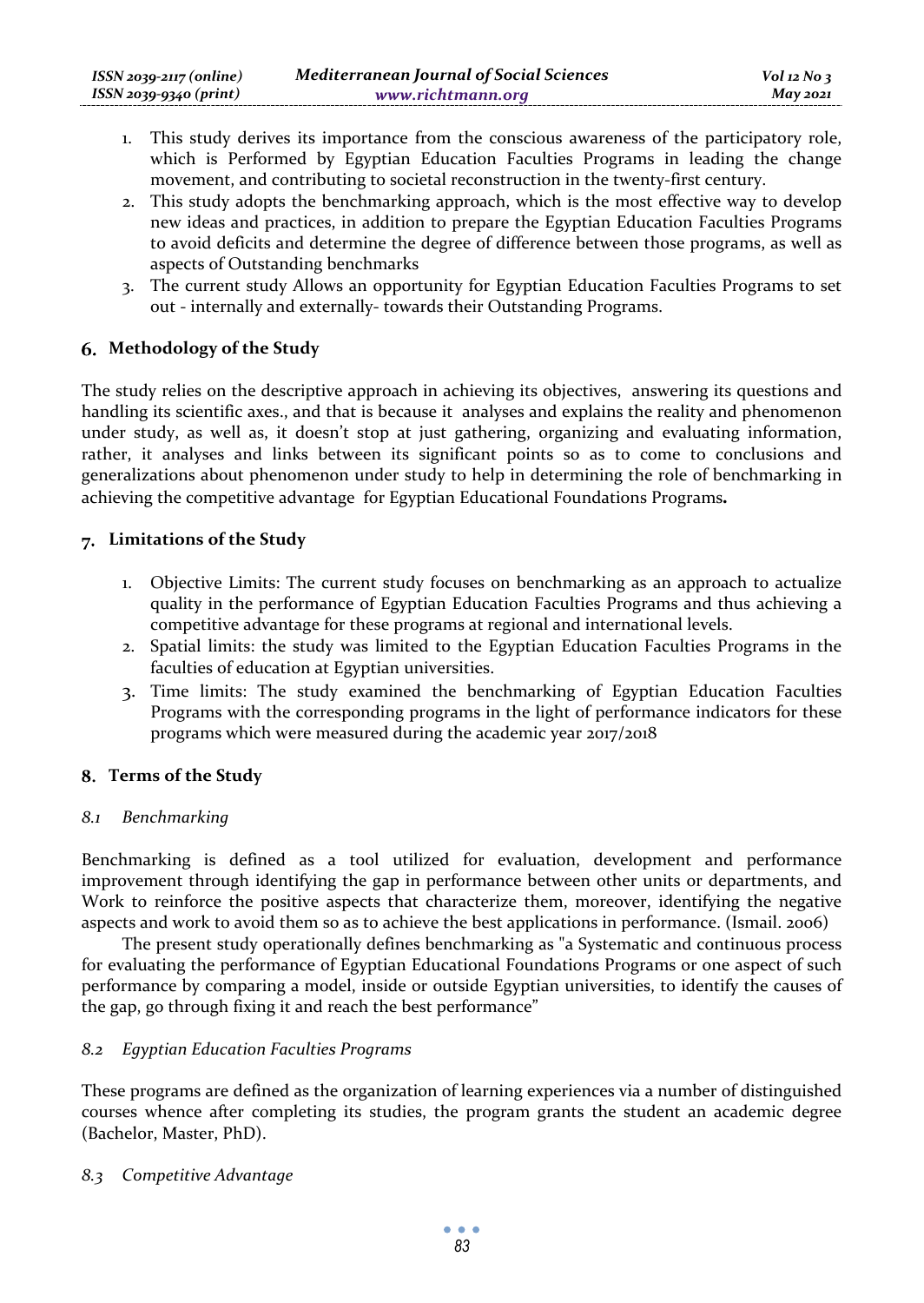Defined as discovering new ways more effective than that used by competitors where this competitive advantage can actualize that discovery in the field, in other words, creating a creative process in its broad sense (Michael .1993.48)

It is also defined as a distinguishing element for an organization where it can be achieved if it follows a certain competition strategy. (Morsi. 1998. 37)

The competitive advantage in this study can be defined operationally as the methods used by the Egyptian Educational Foundations Programs to outperform corresponding pedagogy programs and achieve for itself excellence and distinction over them.

#### **Literature Review**

1. Study (Hassan. 2016)

The study aimed to recognize the potentials of benchmarking in university decision making, and to construct a suggested view to use benchmarking as an approach to support university decision-making. It works to support university decision-making and orient the university towards a better future. And to achieve the previous aims, the research utilized the descriptive analytical method. The research came up with several results, mostly important that benchmarking possesses many advantages, potentials and various types that support university decision-making and orients the university towards a better future.

2. Study (Wozniki, et al. 2013)

The study aimed to present the concepts and results of the benchmarking program for higher education which was operated by the Polish Foundation for University Presidents. And to achieve these aims, the study used External benchmarking on operations, thus, the study came up with several results, including that Polish higher education institutions do not provide mechanisms to prevent duplication of the content in optional courses.

In addition, the study emphasized that absence of such mechanism can affect Students' academic achievement and this leads to a lack of financial resources dedicated to education. 3. Study (Jazrawi, et al.)

The study aimed to make internal and external benchmarking for all programs at Gulf University; In order to prove that these programs work to achieve the mission of the university. The study relied upon the comparative approach, and it proved that some of the programs at Gulf University contribute in an effective way to achieve the mission of the university such as the quantitative accounting program and the English language program.

4. Study (Magutu& et.al.2014)

The study aimed to describe benchmarking practices in higher education in Kenya, and that is through documenting benchmarking activities in public universities to identify the challenges that these universities confronts in benchmarking. To achieve the study targets, cross-sectional survey was used for gathering data from the six public universities, individuals participated in the study consisted mainly of the chief administrators and faculty staff. One of the most important results of the study is that the continuous improvement systems in Kenyan public universities are good but not excellent, and the three factors that influenced the success of benchmarking were time, available resources and comparability.

5. Study (Rainy. 2010)

This study aimed to analyze the efficiency of benchmarking via utilizing Data envelopment analysis within university administrations in order to detect ineffective administrative practices, in order to become effective and then go through better learning of good practices. The study revealed a number of indicators associated with ineffective administrations, including the small number of faculty members as well as the sharp weakness in the number of activities and practices of scientific research.

6. Study (MOQ. 2005)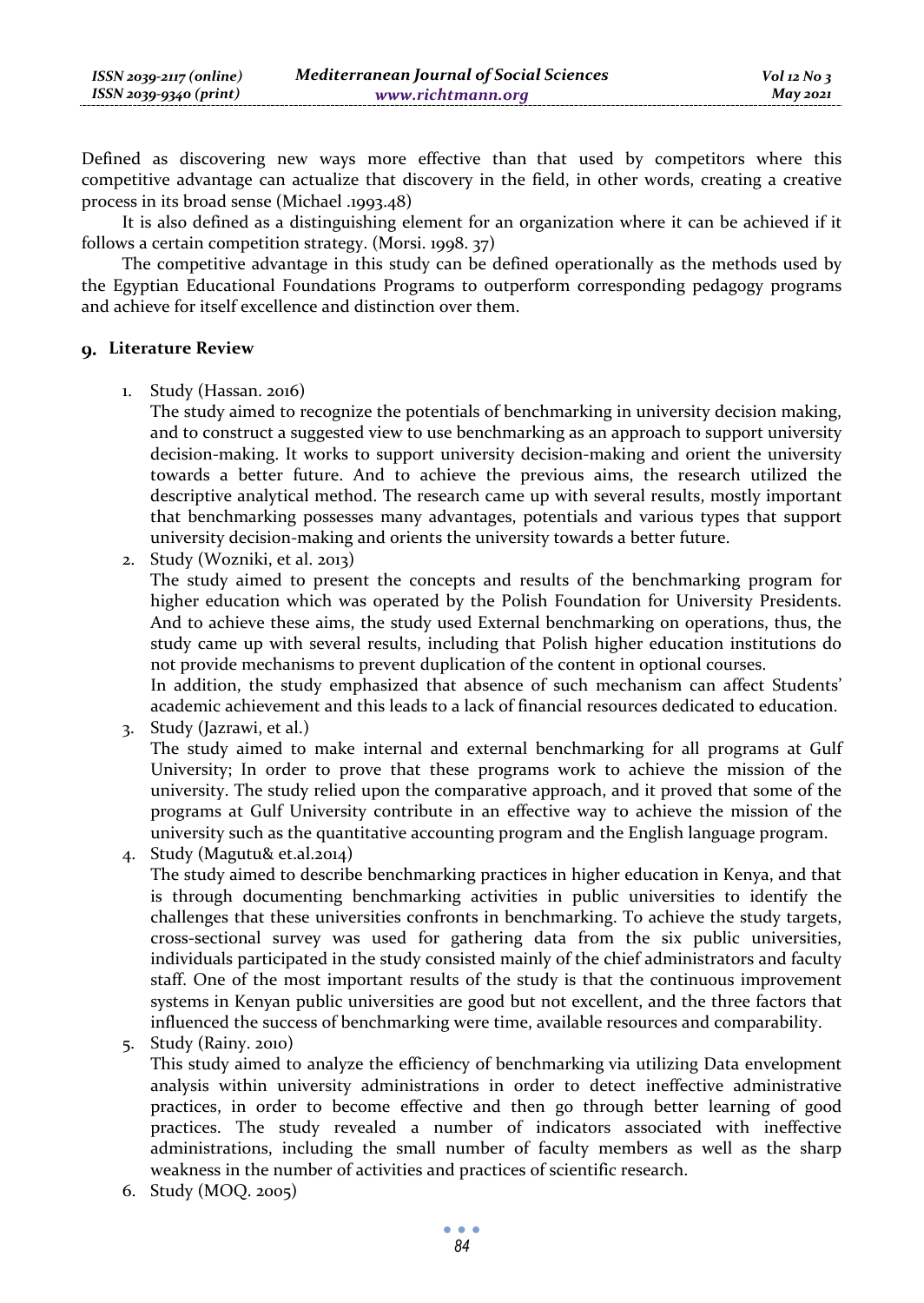This study aimed to conclude the most important strategies used by the Hong Kong Government in reforming and developing its universities. The study confirmed that the benchmarking strategy helps universities achieve best quality practices in education, through several requirements including: improving the quality of teaching, developing scientific research, implementing the institutional governance, and adopting sustainable professional development systems.

General comment on previous studies:

After reviewing studies and research that are relevant to the current research topic,

it turns out that most of them are about benchmarking in university education, most studies have agreed upon the importance of benchmarking in improving the educational process. These studies also showed the necessity of applying benchmarking in identifying shortcomings in the field of university education. The current research differs from previous studies in that it focuses on how to use benchmarking to achieve the competitive advantage of academic programs without an integrative view of all elements of the university system. Current research has benefited from previous studies in covering theoretical framework of the current study.

#### **Study Procedures**

Researchers tried to employ the educational research literature, the available educational data, and some of the theoretical visions that are related to benchmarking, in light of all that, study themes were identified as follows:

*10.1 The concept of benchmarking* 

- 1. It's a process by which practices are analyzed so as to provide a standard measure from the effective performance within the institution through comparing performance with that in other institutions and other sectors. (Higher Education Funding Council for England. 2010. P.2)
- 2. A systematic Process evaluates performance of the institution or one of its aspects by holding a comparison with the model, either inside or outside of this institution in order to identify the causes of the gap and go through handling it, to achieve the best performance. (Abdel Wahab. 2009. 6).

Based upon above concepts, we find that benchmarking is represented in evaluating a distinct aspect or aspects, to improve performance of the institution, then searching for a model or reference value available within another institution, and finally having the ability to identify the causes of the gap between this institution and the distinct one.

#### *10.2 Types of Benchmarking*

There are five types of benchmarking approach that can be identified as follows: (Hisham. 2005. 240- 241) (Paul A. Grout &Others .2000.12-13)

- 1. Internal Benchmarking: Comparison is done within the institution between the business units and their different sections, and internal benchmarking is characterized by easy access to data and information.
- 2. External Benchmarking: The operations or functions of an institution are compared with those of another institution that perform the same or other activity
- 3. Competitive Benchmarking: It is intended to compare an institution with another institution that is distinct in a particular product or process within the same activity. This type of comparison includes measuring operations, activities and services and comparing them with those of competitors. Then make improvements designed to make the institution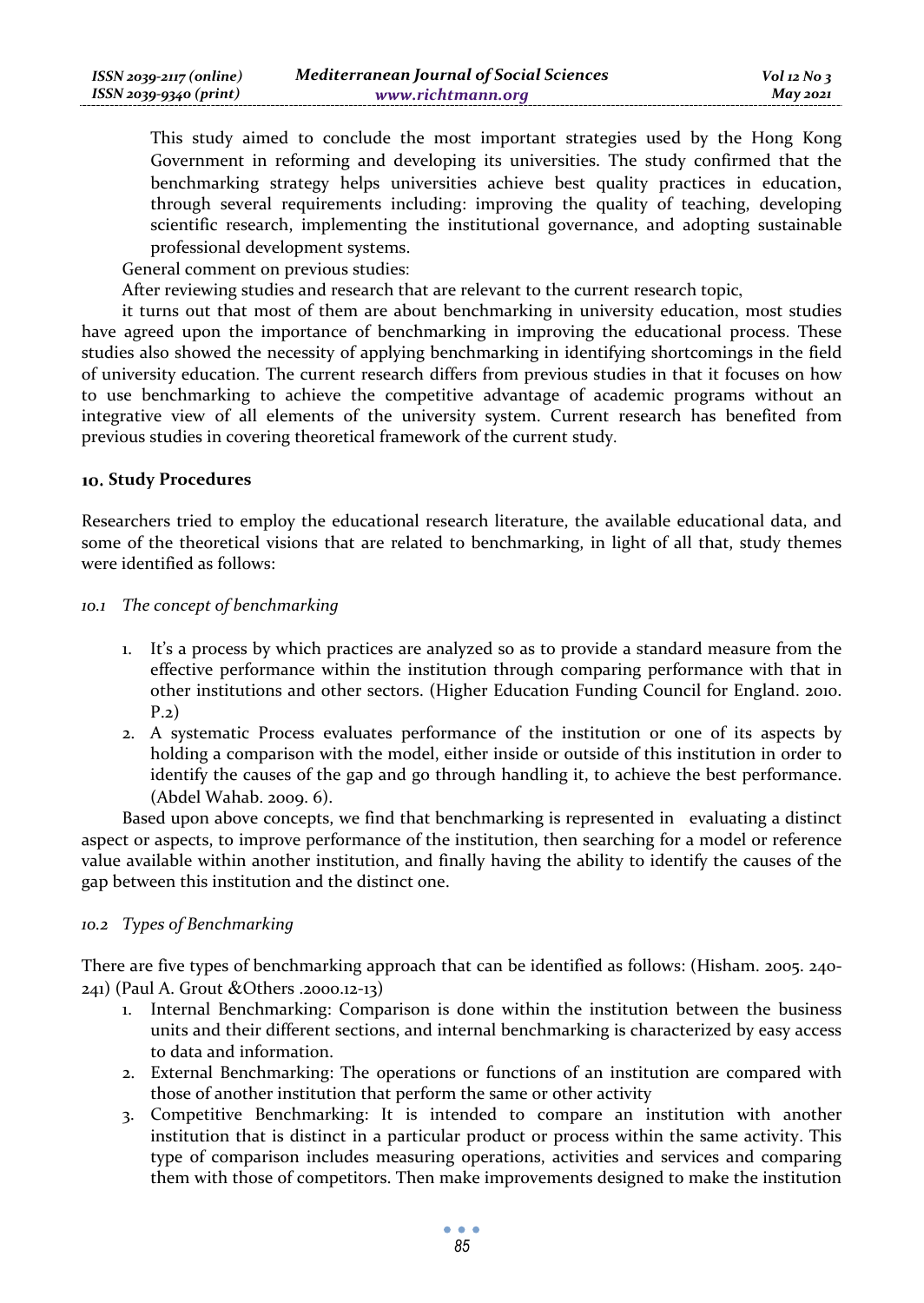be the best among its counterparts, or at least better than these competitors.

- 4. Strategic Benchmarking: This type of benchmarking is used when an institution seeks to improve its overall performance by comparing its long-term strategies with that long-term strategies of distinct institutions, in addition to, comparing its performance styles with those styles that enabled those of distinct performance to succeed.
- 5. Functional Benchmarking: It is meant to compare between similar operations within a certain production. Used when the institution would like to use benchmarking with partners from different business sectors or different activity sites to develop jobs or similar operations.

#### *10.3 Benchmarking ethics that higher education institutions must adhere to*

There is no doubt that information gathering through the process of benchmarking is necessary for development and improvement, which is characteristic in dynamic institutions, so it's necessary that this process must be run carefully and ethically, and that obliges us to recognize the benchmarking ethics, which universities must adhere to when starting the benchmarking procedures.

These ethics include: (Hamza. 2017. 2-3)

- 1. Commitment and Liability: The (external) benchmarking is based on a contract that includes the rights and duties of each party, and accordingly, each party is committed and responsible for the implementation of this contract.
- 2. Integrity and transparency: It refers to the clarity of the purpose of using the data during the benchmarking, and most likely that benchmarking aims to upgrade the current position of the Egyptian Educational Foundations programs, as well as, actualizing Competitiveness in similar programs.
- 3. Honesty and Credibility: In the exchange of data or information referred to in the contract, it's preferable that those data or information are of the same kind between the parties, it's necessary that all parties shall maintain the confidentiality of such information and not to be used for the purpose of distortion or marketing.
- 4. Mutual Respect: This is achieved by performing appropriate dealings and communications, as well as, respecting the culture of the other and providing information at the agreed time.
- 5. Containment: means the understanding of each party to the other and of the way by which benchmarking is performed.

### **Justifications for Selecting the Benchmarking to Achieve the Competitive Advantage of the Egyptian Education Faculties Programs**

### *11.1 The concept of competitive advantage*

Competitive advantage refers to the characteristic that distinguishes the institution from other competing institutions and achieves for this institution a strong position towards the different parties. The following table shows the definitions of the competitive advantage addressed by the researchers through different points of view and by focusing on a certain aspect as follows: (Nuri. 2007)

| Researcher    | the definition                                                                                                                                         | Orientation/Focus |
|---------------|--------------------------------------------------------------------------------------------------------------------------------------------------------|-------------------|
| <b>HoFFER</b> | Areas in which the institution is distinguished from its competitors                                                                                   | Activities        |
| <b>FAHEY</b>  | Anything that distinguishes the institution or its products positively from its Golden status<br>competitors by the perspective of the final customer. |                   |
|               | ROPPAPORT The ability of an organization to reduce costs and make a higher profit as $Cost$                                                            |                   |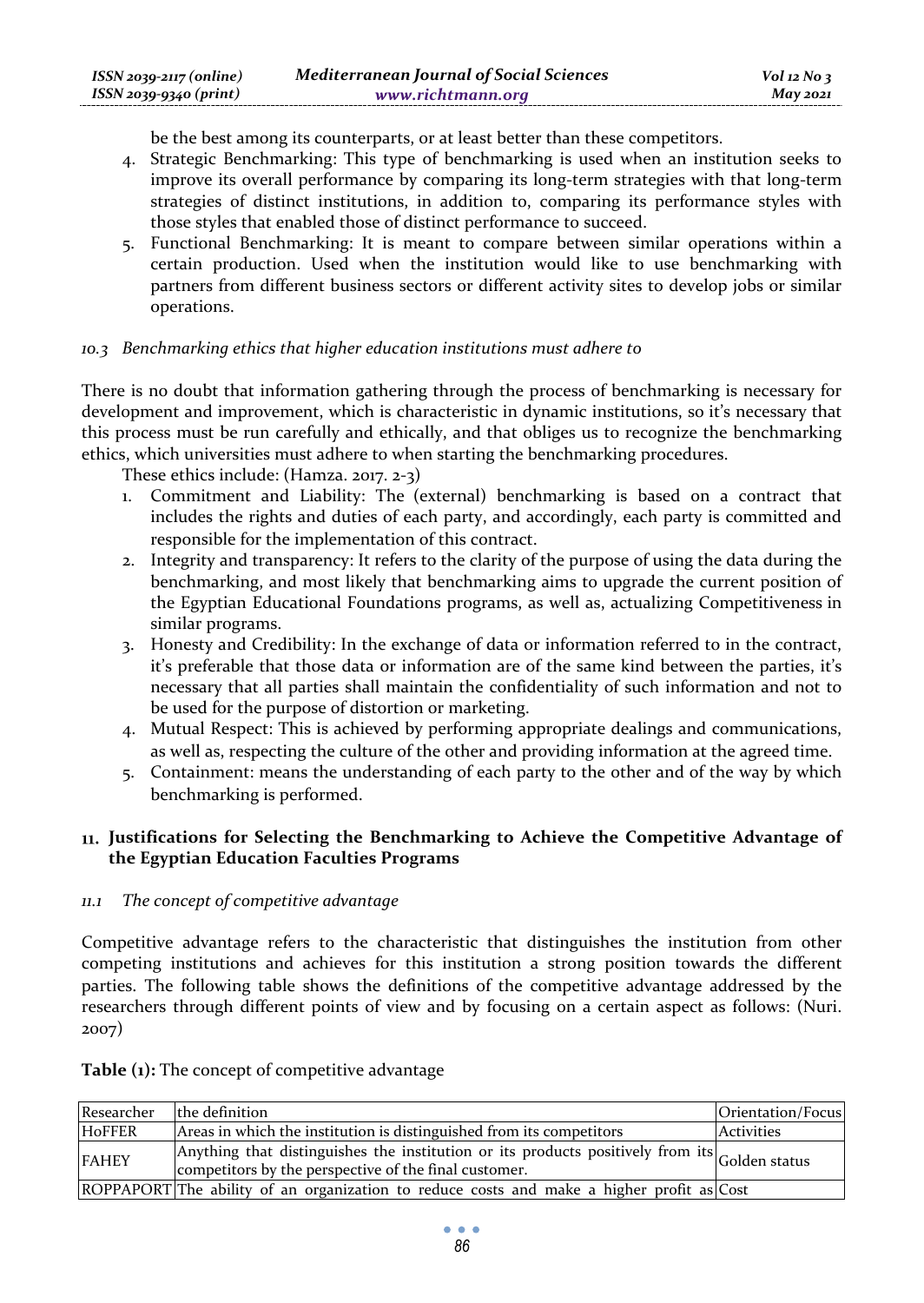|              | compared with its competitors and achieving more customers. |                |
|--------------|-------------------------------------------------------------|----------------|
| <b>EVANS</b> | Ability to provide outstanding value to the customer        | Customer value |
|              |                                                             |                |

#### *11.2 Competitive Advantage Characteristics*:

Competitive advantage is characterized by several characteristics, the most important of which are: (Mohsen; Mohammed. 2009. 309)

- 1. To be continuous in the sense that the institution achieves excellence in the long term and not only in the short term.
- 2. To possess a group of advantages that distinguishes it from other competitors in different time periods.
- 3. To be renewable in light of the external environment data at one hand, as well as, in light of the capabilities and resources of the internal environment at the other hand.
- 4. Be flexible in exchanging competitive advantages by taking into account changes in the external environment.
- 5. Rationales beyond adopting benchmarking approach by the Egyptian Education Faculties Programs to achieve its competitive advantage:

These rationales are identified by the following: (Rezic & et.al. 2014. P.9).

- 1. Benchmarking works to make specific improvements in the performance of Education Faculties programs.
- 2. Benchmarking needs the minimum period of time to achieve change in the performance of Education Faculties programs.
- 3. Benchmarking helps in identifying effective objective and productive procedures for Education Faculties programs.
- 4. Benchmarking seeks to achieve excellence for Education Faculties programs, through knowledge, and innovation.
- 5. Benchmarking takes into account the needs of the beneficiaries of the Education Faculties programs.
- 6. Benchmarking process facilitates the understanding of competitors from the corresponding Education Faculties programs.
- 7. Benchmarking motivates the urgent need to improve the working methods within the Education Faculties programs.

# **The Importance of Benchmarking in Achieving a Competitive Advantage for Egyptian Educational Foundations Programs**

Benchmarking as being one of the techniques that help Education Faculties programs in identifying performance level as compared to the performance of competitors, as well as, a technique for continuous improvement, its importance is highlighted by the benefits it can achieve, which can be identified as follows (Harrington, 1996, 12-14):

- 1. Helps Education Faculties Programs in identifying accurately the gap between their performance and that of their leading counterparts.
- 2. Reinforces the desire of the leaders of Education Faculties Programs for adopting a policy of change towards the best.
- 3. Meet the requirements of the beneficiaries of the Education Faculties Programs.
- 4. Achieving a real level of productivity of Education Faculties Programs, where productivity is considered a radical solution for problems encountering academic programs in universities.
- 5. Improving the competitive advantage of Education Faculties Programs, where continuous external and internal search after ideas, as well as, output methods and practices, and then merging all these in plans and programs that Education Faculties programs adopt, gives them way towards the right direction which finally results in achieving the competitive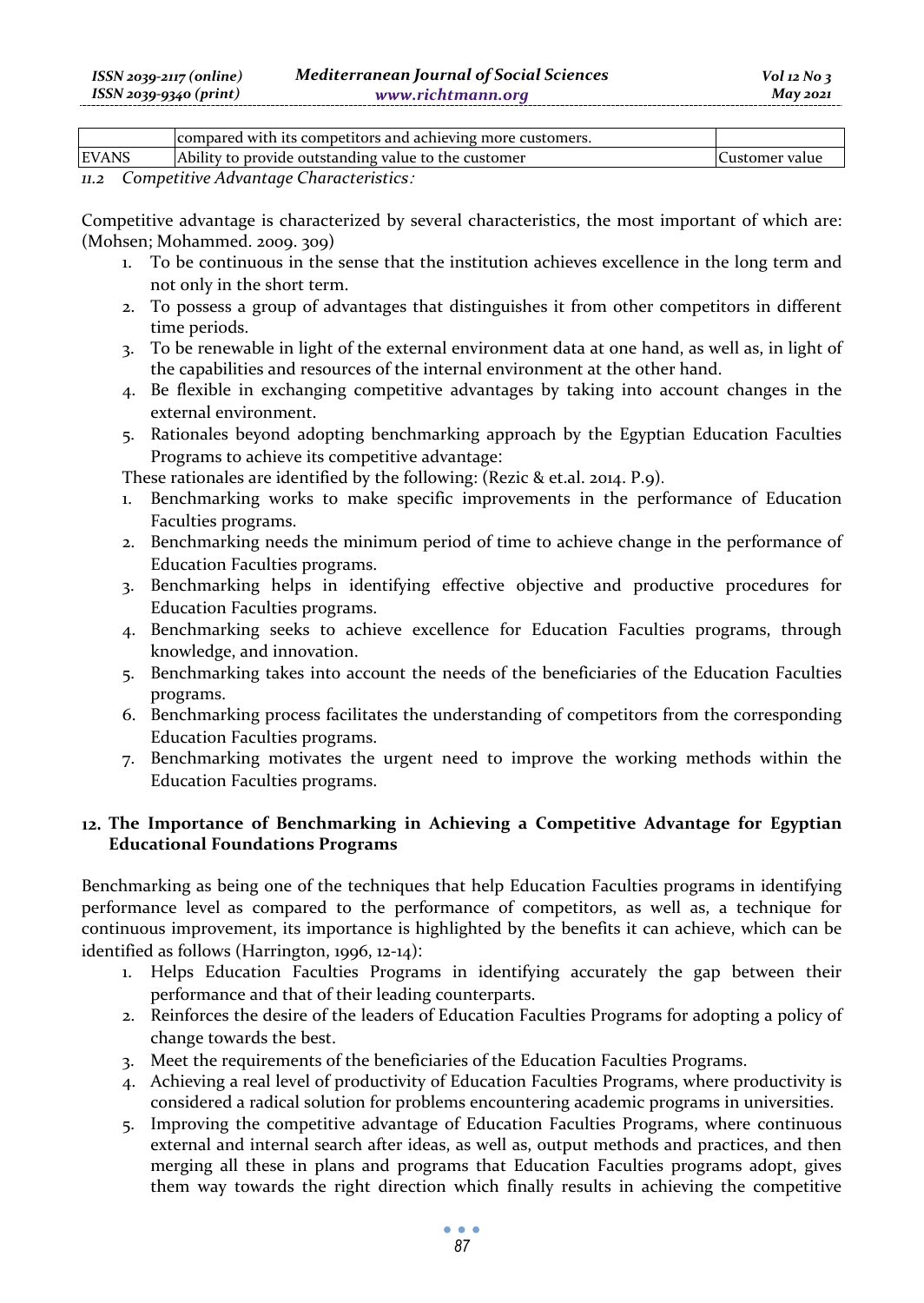advantage.

6. Creating external competitive measures which would certainly increase the measurement sufficiency and efficiency of the quality of the internal performance of Education Faculties Programs which makes them more competitive.

### **Determining the Performance Indicators of the Egyptian Education Faculties Programs, which can be Used in Benchmarking with the Corresponding Programs**

#### *13.1 The concept of performance indicators and their different steps*

Performance development is the fundamental path for any organization that wants to excel and strive to achieve its strategic objectives. In order to improve its performance, the institution must measure performance through the modern indicators not traditional indicators (Al-Daawi, 2010, p. 9).

The effectiveness of the management of university institutions is linked to the effective measurement of performance through the performance indicators that have been developed in advance to organize the work and tasks, if the university institutions couldn't measure their activity, they will not be able to lead in a good way; and therefore, will be unable to make appropriate decisions.

The application of performance indicators at universities contributes to the availability of data and information related to weaknesses and disadvantages in performance and thus developing programs and plans in order to manipulate these disadvantages. (Mujahid; Anani. 2011. 437)

Performance indicators are defined as the quantitative or qualitative evidence that describes the phenomenon which is needed to be examined in order to reach a given judgment in the light of agreed criteria. (Jalili. 2010. 2)

Performance indicators have several types, including: quantitative indicators, and qualitative indicators where quantitative indicators include: indicators of the human dimension, indicators of information dimension, indicators of financial resources dimension, indicators of physical facilities …etc., qualitative indicators include: special indicators for students, special indicators for Teachers, and special indicators for community. (Ahmad. 2015. 262)

When preparing university performance indicators, we should follow these steps: (Hamid. 2014. 245-246)

- 1. Appropriate identification of performance indicators
- 2. Collect the necessary information
- 3. Calculate the value in light of the KPI definition
- 4. Timeline update of performance indicators

### *13.2 Methodology of selecting KPI of Egyptian Education Faculties Programs*:

The performance indicators for the Education Faculties Programs were selected in light of the importance of these indicators for Education Faculties Programs in the Egyptian universities, taking into account the measurement of these indicators during the two semesters of the academic year. The researcher also studied the indicators included in some standards of the National Authority for Quality Assurance and Accreditation in Egypt. The program accreditation indicators adopted by this body were selected.

The researcher also took into consideration the performance indicators of the operational and strategic plans adopted by many Egyptian colleges of education, thus the number of performance indicators proposed for Egyptian Educational Foundations Programs were completed to reach (21) indices.

*13.3 Proposed performance indicators for Egyptian Education Faculties Programs that can be used when benchmarking with corresponding programs*: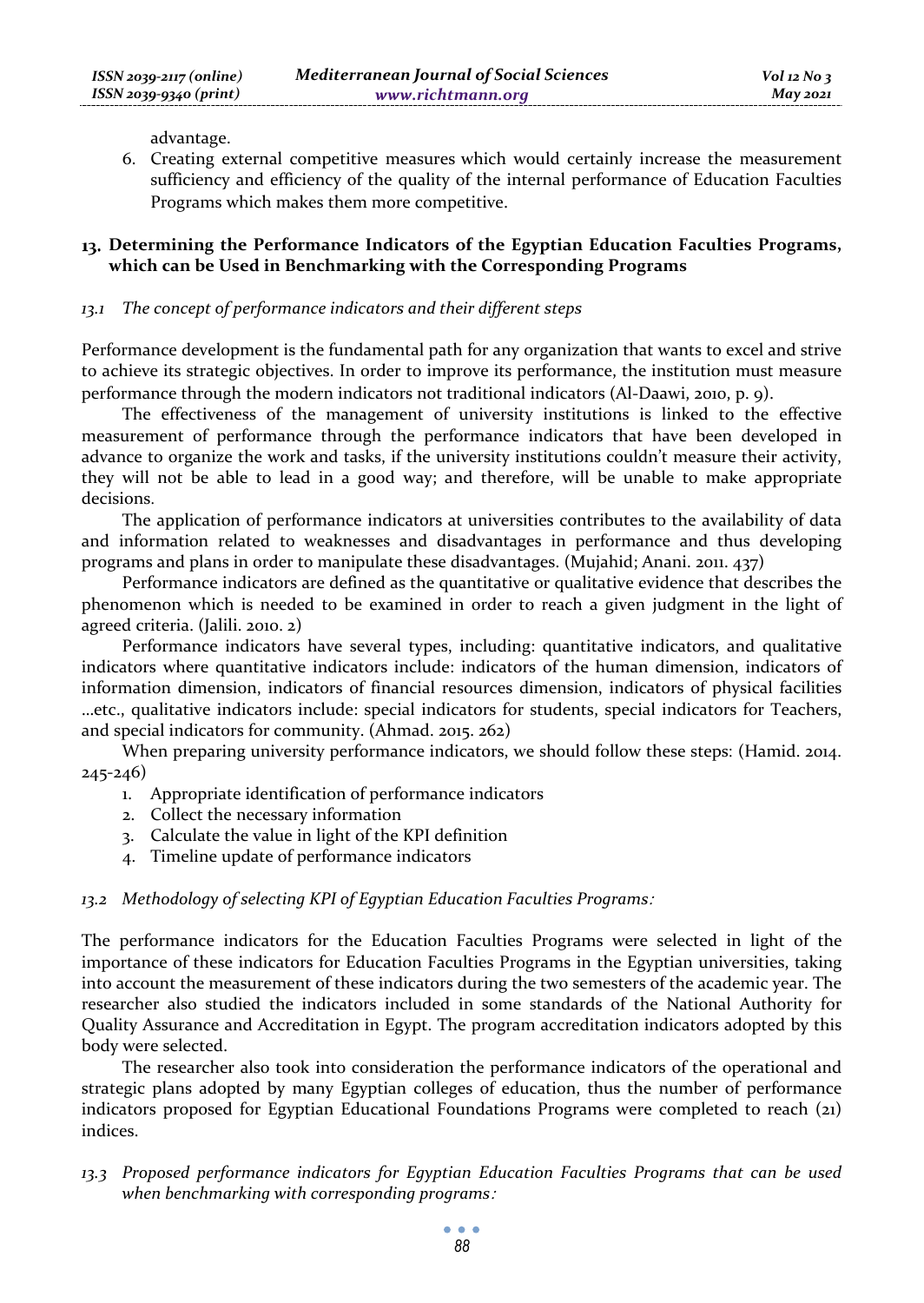In light of mentioned above, the performance indicators for the Egyptian Education Faculties Programs were determined as follows:

- 1. Ratio of students to teaching staff in Education Faculties Programs
- 2. Ratio of teaching staff in Education Faculties Programs who expressed their opinion about the importance of the program mission in the process of decision-making on a 5 point Likert scale in an annual survey.
- 3. Percentage of teaching staff and final year student's evaluation for quality range of policies and regulations adopted by the Education Faculties Programs on a 5 point Likert scale in an annual survey.
- 4. Percentage of achieving the given objectives in the strategic and operational plans of the Education Faculties Programs.
- 5. Number of community educational programs that the Education Faculties Programs offers annually.
- 6. Number of programs assigned for caring for both academically distinguished and academically late students, which are provided annually by the Education Faculties Programs.
- 7. Presence rate of faculty members in the Education Faculties Programs for providing Academic Counseling to students compared with official working hours per week.
- 8. Students' general evaluation of courses quality in the Education Faculties Programs.
- 9. Range of appropriateness of Teaching strategies and evaluation methods utilized by faculty members in the Education Faculties Programs on a 5 point Likert scale which is presented to program students in an annual survey.
- 10. Rate of Students' evaluation of Academic and professional counseling in the Education Faculties Programs, on a 5 point Likert scale in an annual survey.
- 11. The satisfaction rate of employers with performance of program graduates.
- 12. The number of electronic courses taught by faculty members in the Education Faculties Programs
- 13. Rate of graduates with bachelor's degree in the given time of the Education Faculties Programs.
- 14. Rate of faculty members in the Education Faculties Programs Who participated in training programs which was held last year and which was related to the areas of renewable knowledge.
- 15. Percentage of annual budget allocated for the Education Faculties Programs.
- 16. Percentage of published papers for faculty staff in the Education Faculties Programs according to the classification of the ISI.
- 17. Percentage of faculty members who attended academic conferences during last year.
- 18. Percentage of faculty members who participated in community services activities during last year.
- 19. Rate of faculty staff and Students evaluation of library including specialized references and resources in the field of Educational Programs. on a 5 point Likert scale in an annual survey
- 20. Percentage of faculty members in the Education Faculties Programs whose students evaluate their teaching.
- 21. Percentage of students in the Education Faculties Programs who were surveyed during the year.

# **The Suggested Model for Benchmarking of the Egyptian Education Faculties Programs with its Corresponding Outstanding Programs**

The features of this model are determined by the data and information that was obtained during the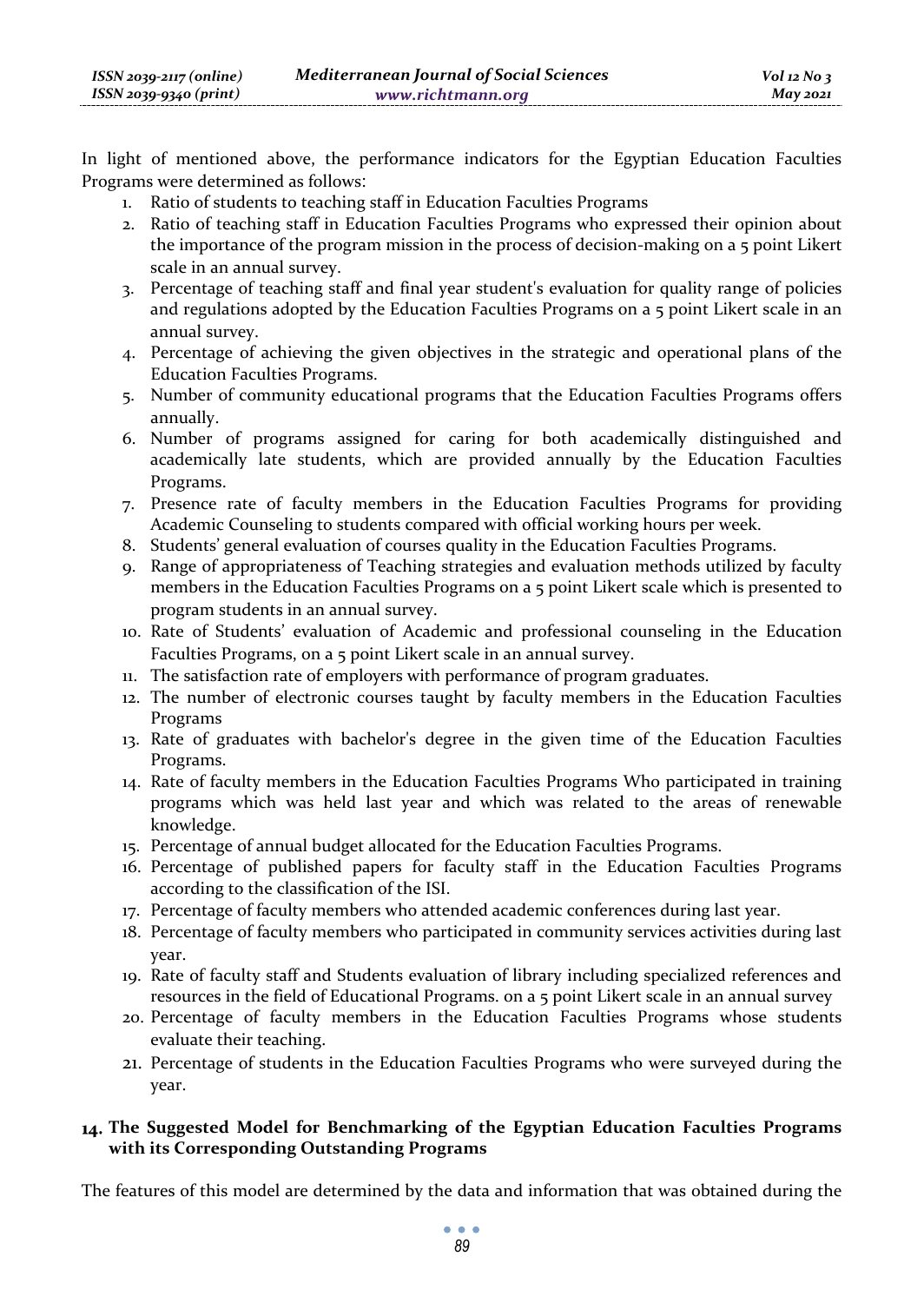academic year, and that was as follows:

|  |  | Table (2): Suggested benchmarking model |  |
|--|--|-----------------------------------------|--|
|--|--|-----------------------------------------|--|

|                                                               | KPI. No. ( )             |                                                        |                           |                                 |                                                                    |                                |  |                                                  |                                              |
|---------------------------------------------------------------|--------------------------|--------------------------------------------------------|---------------------------|---------------------------------|--------------------------------------------------------------------|--------------------------------|--|--------------------------------------------------|----------------------------------------------|
| Type (1)                                                      | ndicator(z)<br>Polarity  | Measuring<br>Cycle (3)                                 | Performance (4)<br>Actual | Target performance<br>level (5) | benchmarking (6)<br>Internal                                       | F)<br>benchmarking<br>External |  | Performance Level<br>New Target<br>$\circled{s}$ | $\vec{\circ}$<br>೨<br>Direction<br>indicator |
|                                                               |                          |                                                        |                           |                                 | Baseline (10)                                                      | University                     |  |                                                  |                                              |
|                                                               |                          |                                                        |                           |                                 |                                                                    | University ()                  |  |                                                  |                                              |
|                                                               |                          |                                                        |                           |                                 |                                                                    | University ()                  |  |                                                  |                                              |
|                                                               | Internal benchmarking    |                                                        |                           |                                 |                                                                    |                                |  |                                                  |                                              |
|                                                               |                          | <b>Entity name selected for Internal benchmarking:</b> |                           |                                 |                                                                    |                                |  |                                                  |                                              |
|                                                               |                          |                                                        |                           |                                 | Justification for selecting that source for internal benchmarking: |                                |  |                                                  |                                              |
|                                                               |                          | How to calculate the level of internal benchmarking:   |                           |                                 |                                                                    |                                |  |                                                  |                                              |
|                                                               |                          | Entity for external benchmarking:                      |                           |                                 |                                                                    |                                |  |                                                  |                                              |
|                                                               |                          | <b>Entity name of External benchmarking:</b>           |                           |                                 |                                                                    |                                |  |                                                  |                                              |
| Justification for selecting the External benchmarking entity: |                          |                                                        |                           |                                 |                                                                    |                                |  |                                                  |                                              |
| • How to calculate the level of External benchmarking:        |                          |                                                        |                           |                                 |                                                                    |                                |  |                                                  |                                              |
| Analysis                                                      |                          |                                                        |                           |                                 |                                                                    |                                |  |                                                  |                                              |
|                                                               | <b>Strengths Points:</b> |                                                        |                           |                                 |                                                                    |                                |  |                                                  |                                              |
|                                                               |                          | Recommendations for improvement:                       |                           |                                 |                                                                    |                                |  |                                                  |                                              |

- (1) Type: (Input indicator / Process indicator/ Output indicator)
- (2) Polarity of the indicator (negative / positive) where the positive indicates that it is better to increase the value of the indicator, while negative indicates that it is better to reduce the value of the indicator
- (3) Measurement cycle: (annual / quarterly).
- (4) Actual performance level: the actual value available in the previous period to the current report for performance measurement.
- (5) Target performance level: Target value in the current measurement period.
	- **III** Internal benchmarking performance level: the value of indicator as given from the entity selected for internal benchmarking.
	- External benchmarking performance level: the value of indicator as given from the entity selected for External benchmarking.
- (6) New target performance level: the target value after the success of the program in achieving the target performance level.
	- **Indicator direction: Clarifies Indicator status whether it refers to Progress (P), Regression** (R) or Stability (S) by comparing the actual value of the measurement period to the previous actual value of the indicator.
- (7) Baseline: the actual value of the indicator available in the previous period for the current report of performance measurement.

# **Methodology for Selecting External Benchmarking Points for Egyptian Education Faculties Programs:**

There are a number of criteria that must be met at universities which include Education Faculties programs. They will be selected as benchmarking entities, as follows: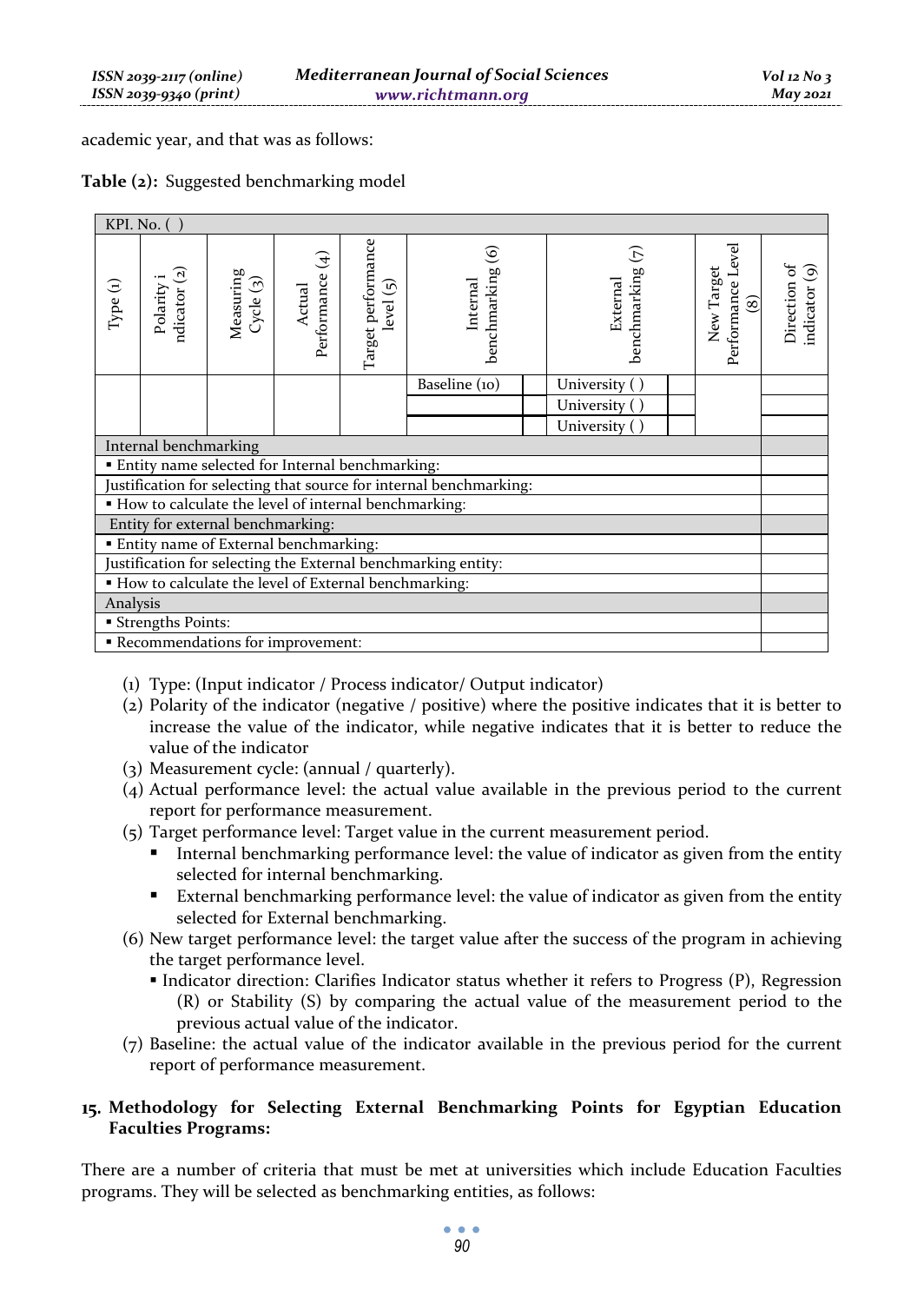- 1. The Program exists in a public university.
- 2. The number of students in the program is not less than 300 students.
- 3. The percentage of government funding of the university which includes the program shall not be less than 70% of its annual budget.
- 4. The university which includes the program must have at least one international ranking in (Times / Shanghai / Webometrics)
- 5. The program should offer various degrees' (Bachelor Master PhD).

These standards may not be available in all benchmarking universities but most of them, and below is an overview of the benchmarking universities in light of the selection criteria:

**Table (3):** Suggested benchmarking model Availability of selection criteria in benchmarking universities (University of the Witwatersrand.2018), (Queen's University.2018), (Ministry of Education.2018)

| Criterion                           |             | University of the<br>Witwatersrand | <b>Oueen's University</b><br>Belfast | King Saud<br>University |
|-------------------------------------|-------------|------------------------------------|--------------------------------------|-------------------------|
|                                     |             |                                    |                                      |                         |
| Governmental university             |             | Applicable                         | Applicable                           | Applicable              |
| Construction date                   |             | 1922                               | 1845                                 | 1957                    |
| Number of students                  |             | 24621                              | 24000                                | 61704                   |
| International Classification        | The Times   | 201-250                            | 201-250                              | 501-600                 |
|                                     | Shanghai    | 201-300                            | 301-400                              | 151-200                 |
| In 2019                             | Webometrics | 437                                | 304                                  | 415                     |
| Year of rinking                     |             | 2019                               | 2019                                 | 2019                    |
| Scientific Degrees                  |             |                                    |                                      |                         |
| Degree of availability of standards |             |                                    |                                      |                         |

### **Results of Benchmarking of the Egyptian Education Faculties Programs**

Below we will review the most important results of benchmarking of Egyptian Education Faculties Programs with its corresponding programs in light of the

Previous model, with regards to:

- 1. Consider only three indicators as examples where the first indicator is an example of input indicators, the second indicator is an example of process indicators while the third indicator is an example of output indicators.
- 2. Having the Educational Foundations PhD Programs at the Faculty of Education in New Valley University as a model for the programs of the Egyptian Educational Foundations Programs. Because getting the KPI (key performance indicators) values is easy, where this given faculty is the work Place of the researcher.
- 3. Having the Educational Foundations PhD Programs that belonging to three universities (King Saud University KSU - University of Witwatersrand UW - University of Queens QU) as Comparison points in benchmarking.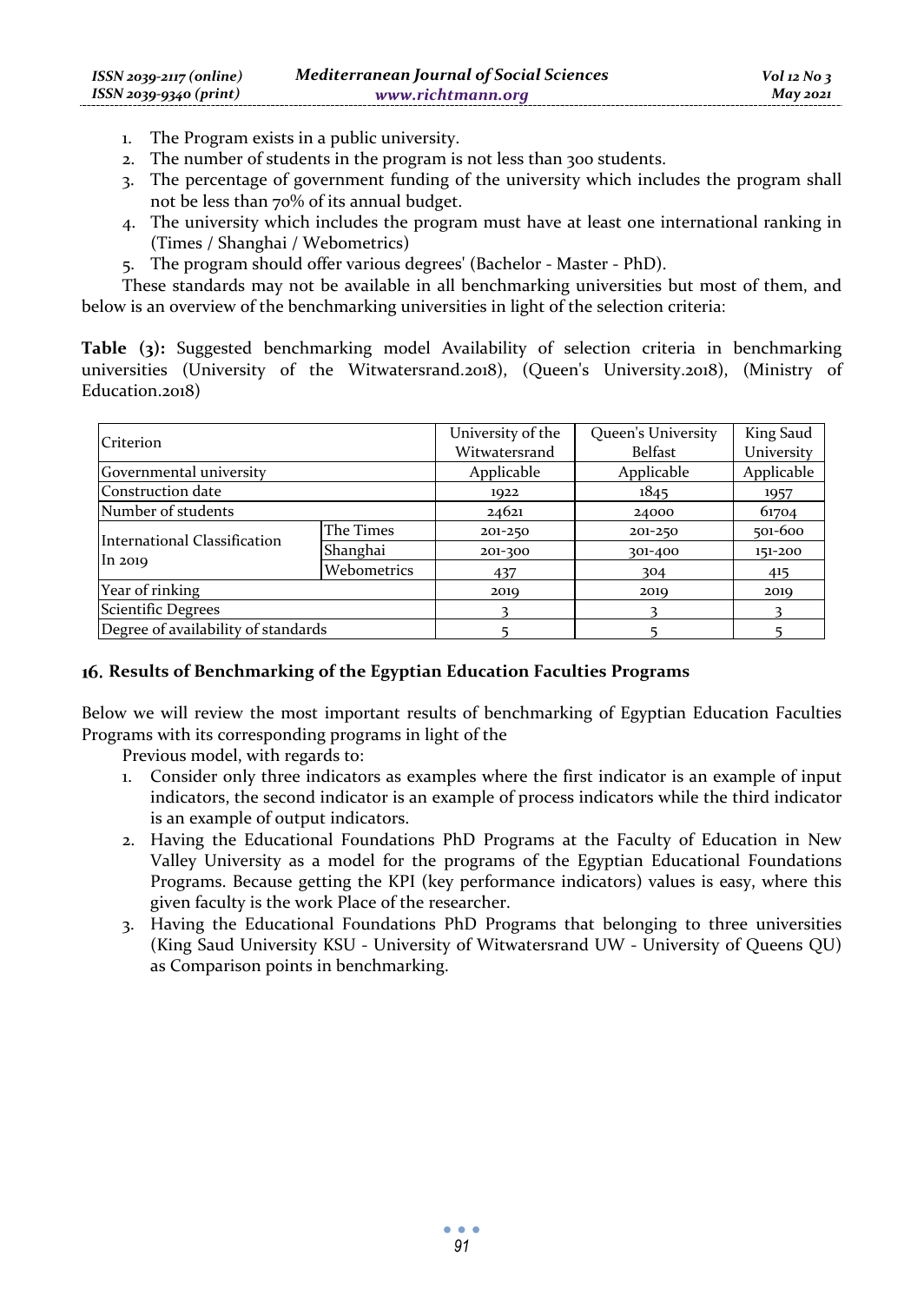**Table (4):** The results of the benchmarking comparison of the Educational Foundations PhD Programs with the corresponding programs in the regional and international universities (KPI.1)

KPI. No. (1) Ratio of number of teaching staff to number of students in Educational Foundations PhD Programs at New Valley University

| $\ominus$<br>$\ensuremath{\text{Type}}$ | $\Omega$<br>Polarity<br>indicator | Measuring<br>$\odot$<br>Cycle | $\hat{f}$<br>Performance<br>Actual | Target performance<br>$\odot$<br>level | Internal     | benchmarking (6) | External         | benchmarking (7) | Level (8)<br>New Target<br>Performance | $\widehat{\mathcal{C}}$<br>Direction<br>indicator |
|-----------------------------------------|-----------------------------------|-------------------------------|------------------------------------|----------------------------------------|--------------|------------------|------------------|------------------|----------------------------------------|---------------------------------------------------|
|                                         |                                   |                               |                                    |                                        | 2015<br>2016 | 1:24<br>1:21     | <b>KSU</b><br>UW | 1:80<br>1:22     |                                        |                                                   |
| indicator<br>Input                      | negative                          | annual                        | 1:20                               | 1:19                                   | 2017         | 1:17             | QU               | 1:23.6           |                                        | Regression<br>$\widehat{\Xi}$                     |

#### Internal benchmarking

Entity name of Internal benchmarking:

Educational Foundations PhD Programs, Faculty of Education, New Valley University (Self comparison)

Justification for selecting the internal benchmarking entity :

The statistics of the Educational Foundations PhD Programs at the College of Education in the New Valley at 2018 are selected as a source of benchmarking comparison, because it is the best result achieved by the program for this indicator in the academic year 2017/2018, and which is an internal self-comparison of the program.

How to calculate the level of internal benchmarking?

The index of the Educational Foundations PhD Programs was calculated by dividing the number of faculty members by the total number of students in the program, using the database of the information unit in the Faculty of Education.

External benchmarking

Entities names of External benchmarking:

Educational Foundations PhD Programs in Universities (King Saud University, Queen's University, University of the Witwatersrand)

Justification for selecting the External benchmarking entities:

1. The three universities offer Bachelor's, Master's and Doctoral degrees.

2. The corresponding universities perform the three main functions of the university, which are scientific research, education, and community service.

3. The three universities have an advanced ranking in the three international rankings (The Times - Shanghai - Weibo Markets)

4. King Saud University, as a regional university, obtained institutional accreditation and has more than 43 academic programs accredited internationally and locally.

Queen's University Belfast was ranked among the best 180 universities in the world (QS World Rankings) for the year 2019 and the second in the United Kingdom.

How to calculate the level of External benchmarking?

The index data for the Educational Foundations PhD Programs in benchmarking universities were calculated by dividing the number of faculty members by the total number of students in each program.

Analysis

Strengths Points :

1. Ratio of students to teaching staff in Educational Foundations PhD Programs at New Valley University is Getting close to the target ratio in the future plan, which may give it a competitive advantage at the local level.

2. Ratio of students to teaching staff in Educational Foundations PhD Programs at New Valley University is higher than the ratios of students to faculty members at King Saud University, which gives the program a competitive advantage for it at the regional level

3. Ratio of students to teaching staff in Educational Foundations Programs at New Valley University is better than the Universities of Queens and Watersrand, which gives it a competitive advantage at the international level.

Recommendations for improvement:

The percentage of faculty members holding a PhD must be increased.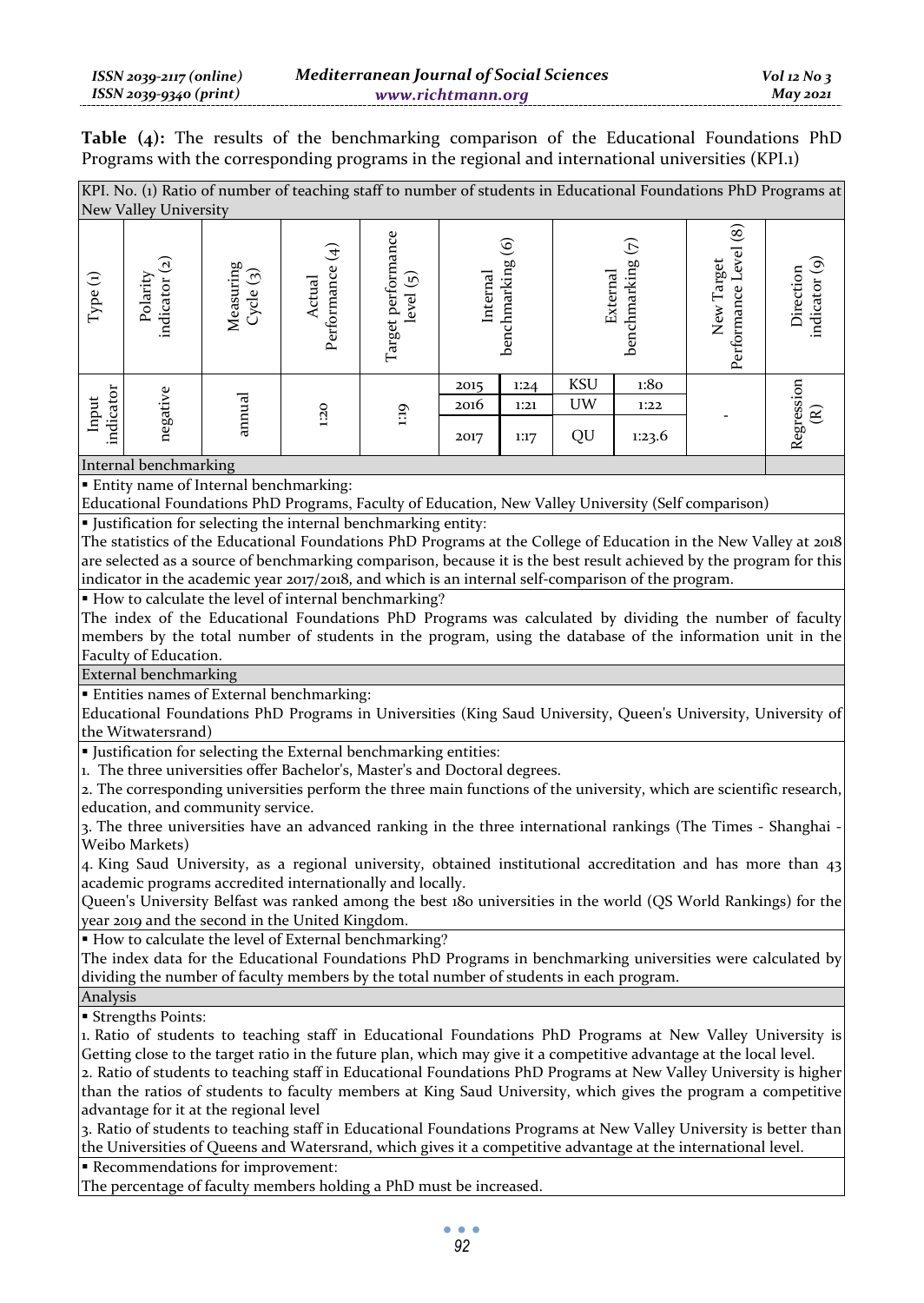**Table (5):** The results of the benchmarking comparison of the Educational Foundations Programs with the corresponding programs in the regional and international universities (KPI.11)

|                                                                                               |                                                                                                                                                    |                          | KPI.No. (11) The satisfaction range of employers concerning performance of program graduates.                                                                                                                           |                                 |          |                                       |                                                   |                |                                                  |                                       |
|-----------------------------------------------------------------------------------------------|----------------------------------------------------------------------------------------------------------------------------------------------------|--------------------------|-------------------------------------------------------------------------------------------------------------------------------------------------------------------------------------------------------------------------|---------------------------------|----------|---------------------------------------|---------------------------------------------------|----------------|--------------------------------------------------|---------------------------------------|
|                                                                                               |                                                                                                                                                    |                          |                                                                                                                                                                                                                         |                                 |          |                                       |                                                   |                |                                                  |                                       |
| Type (1)                                                                                      | Polarity indicator<br>$\mathbf{c}$                                                                                                                 | Measuring $C$ ycle $(3)$ | Actual Performance<br>level $(4)$                                                                                                                                                                                       | Target performance<br>level (5) | Internal | benchmarking (6)<br>Performance level | benchmarking (7)<br>Performance level<br>External |                | Performance Level<br>New Target<br>$\circledast$ | Direction indicator<br>$\odot$        |
|                                                                                               |                                                                                                                                                    |                          |                                                                                                                                                                                                                         |                                 | 2015     | 3.7                                   | <b>KSU</b>                                        | 3.6            |                                                  |                                       |
|                                                                                               |                                                                                                                                                    |                          |                                                                                                                                                                                                                         |                                 | 2016     | 3.8                                   | UW                                                | $\overline{4}$ |                                                  |                                       |
| ndicator<br>Output                                                                            | positive                                                                                                                                           | Annual                   | 3.7                                                                                                                                                                                                                     | 3.8                             | 2017     | 3.5                                   | QU                                                | 4.5            | 4                                                | Regression<br>$\widehat{\mathcal{E}}$ |
|                                                                                               | Internal benchmarking                                                                                                                              |                          |                                                                                                                                                                                                                         |                                 |          |                                       |                                                   |                |                                                  |                                       |
|                                                                                               |                                                                                                                                                    |                          | · Entity name selected for Internal benchmarking:                                                                                                                                                                       |                                 |          |                                       |                                                   |                |                                                  |                                       |
|                                                                                               |                                                                                                                                                    |                          | Educational Foundations PhD Programs, Faculty of Education, New Valley University (Self comparison)                                                                                                                     |                                 |          |                                       |                                                   |                |                                                  |                                       |
|                                                                                               |                                                                                                                                                    |                          | · Justification for selecting this source for internal benchmarking:                                                                                                                                                    |                                 |          |                                       |                                                   |                |                                                  |                                       |
|                                                                                               |                                                                                                                                                    |                          | The statistics of the Educational Foundations PhD Programs at the College of Education in the New Valley at 2018<br>are selected as a source of benchmarking, because it is an internal self-comparison of the program. |                                 |          |                                       |                                                   |                |                                                  |                                       |
|                                                                                               |                                                                                                                                                    |                          | How to calculate the level of internal benchmarking?                                                                                                                                                                    |                                 |          |                                       |                                                   |                |                                                  |                                       |
|                                                                                               |                                                                                                                                                    |                          | The satisfaction range of employers concerning performance of program graduates was calculated through the                                                                                                              |                                 |          |                                       |                                                   |                |                                                  |                                       |
|                                                                                               |                                                                                                                                                    |                          | results of statistical processing taken from 5 point Likert scale concerning performance of program graduates and                                                                                                       |                                 |          |                                       |                                                   |                |                                                  |                                       |
|                                                                                               | which is administered annually.                                                                                                                    |                          |                                                                                                                                                                                                                         |                                 |          |                                       |                                                   |                |                                                  |                                       |
|                                                                                               | External benchmarking                                                                                                                              |                          |                                                                                                                                                                                                                         |                                 |          |                                       |                                                   |                |                                                  |                                       |
|                                                                                               |                                                                                                                                                    |                          | <b>Entity name of External benchmarking:</b>                                                                                                                                                                            |                                 |          |                                       |                                                   |                |                                                  |                                       |
|                                                                                               |                                                                                                                                                    |                          | Educational Foundations PhD Programs in Universities of (King Saud University, Queen's University, University                                                                                                           |                                 |          |                                       |                                                   |                |                                                  |                                       |
|                                                                                               | of the Witwatersrand)                                                                                                                              |                          |                                                                                                                                                                                                                         |                                 |          |                                       |                                                   |                |                                                  |                                       |
|                                                                                               |                                                                                                                                                    |                          | · Justification for selecting this source for External benchmarking:                                                                                                                                                    |                                 |          |                                       |                                                   |                |                                                  |                                       |
|                                                                                               |                                                                                                                                                    |                          | 1. The three universities offer Bachelor's, Master's and Doctoral degrees.                                                                                                                                              |                                 |          |                                       |                                                   |                |                                                  |                                       |
|                                                                                               |                                                                                                                                                    |                          | 2. The corresponding universities perform the three main functions of the university, which are scientific research,                                                                                                    |                                 |          |                                       |                                                   |                |                                                  |                                       |
|                                                                                               | education, and community service.                                                                                                                  |                          |                                                                                                                                                                                                                         |                                 |          |                                       |                                                   |                |                                                  |                                       |
|                                                                                               |                                                                                                                                                    |                          | 3. The three universities have an advanced ranking in the three international rankings (The Times - Shanghai -                                                                                                          |                                 |          |                                       |                                                   |                |                                                  |                                       |
| Weibo Markets)                                                                                |                                                                                                                                                    |                          |                                                                                                                                                                                                                         |                                 |          |                                       |                                                   |                |                                                  |                                       |
|                                                                                               |                                                                                                                                                    |                          | 4. King Saud University, as a regional university, obtained institutional accreditation and has more than 43                                                                                                            |                                 |          |                                       |                                                   |                |                                                  |                                       |
|                                                                                               |                                                                                                                                                    |                          | academic programs accredited internationally and locally.<br>Queen's University Belfast was ranked among the best 180 universities in the world (QS World Rankings) for the                                             |                                 |          |                                       |                                                   |                |                                                  |                                       |
|                                                                                               |                                                                                                                                                    |                          | year 2019 and the second in the United Kingdom.                                                                                                                                                                         |                                 |          |                                       |                                                   |                |                                                  |                                       |
|                                                                                               |                                                                                                                                                    |                          | • How to calculate the level of External benchmarking?                                                                                                                                                                  |                                 |          |                                       |                                                   |                |                                                  |                                       |
|                                                                                               |                                                                                                                                                    |                          | External benchmarking performance level was calculated through the arithmetic mean of program graduates'                                                                                                                |                                 |          |                                       |                                                   |                |                                                  |                                       |
|                                                                                               |                                                                                                                                                    |                          |                                                                                                                                                                                                                         |                                 |          |                                       |                                                   |                |                                                  |                                       |
| performance evaluation given by the employing entities on a 5 point Likert scale.<br>Analysis |                                                                                                                                                    |                          |                                                                                                                                                                                                                         |                                 |          |                                       |                                                   |                |                                                  |                                       |
|                                                                                               | <b>Strengths Points:</b>                                                                                                                           |                          |                                                                                                                                                                                                                         |                                 |          |                                       |                                                   |                |                                                  |                                       |
|                                                                                               |                                                                                                                                                    |                          | Satisfaction range of employing entities with performance of program graduates was higher than that of Saud                                                                                                             |                                 |          |                                       |                                                   |                |                                                  |                                       |
|                                                                                               |                                                                                                                                                    |                          | university which is an accredited university locally and internationally, as well as, having an enormous number of                                                                                                      |                                 |          |                                       |                                                   |                |                                                  |                                       |
|                                                                                               | locally and internationally accredited programs, and that is considered a competitive advantage for the Education                                  |                          |                                                                                                                                                                                                                         |                                 |          |                                       |                                                   |                |                                                  |                                       |
|                                                                                               | Foundation PhD Program in New-Valley university at the regional level.                                                                             |                          |                                                                                                                                                                                                                         |                                 |          |                                       |                                                   |                |                                                  |                                       |
|                                                                                               | Recommendations for improvement:<br>1. The necessity for the Education Foundation PhD Program in New-Valley to track variables and updates in work |                          |                                                                                                                                                                                                                         |                                 |          |                                       |                                                   |                |                                                  |                                       |
|                                                                                               |                                                                                                                                                    |                          |                                                                                                                                                                                                                         |                                 |          |                                       |                                                   |                |                                                  |                                       |
|                                                                                               |                                                                                                                                                    |                          | market, as well as, community needs.                                                                                                                                                                                    |                                 |          |                                       |                                                   |                |                                                  |                                       |
|                                                                                               |                                                                                                                                                    |                          | 2. The process of developing skills of students admitted in Education Foundation PhD Program in New-Valley                                                                                                              |                                 |          |                                       |                                                   |                |                                                  |                                       |
|                                                                                               |                                                                                                                                                    |                          | must include polling of concerned entities.                                                                                                                                                                             |                                 |          |                                       |                                                   |                |                                                  |                                       |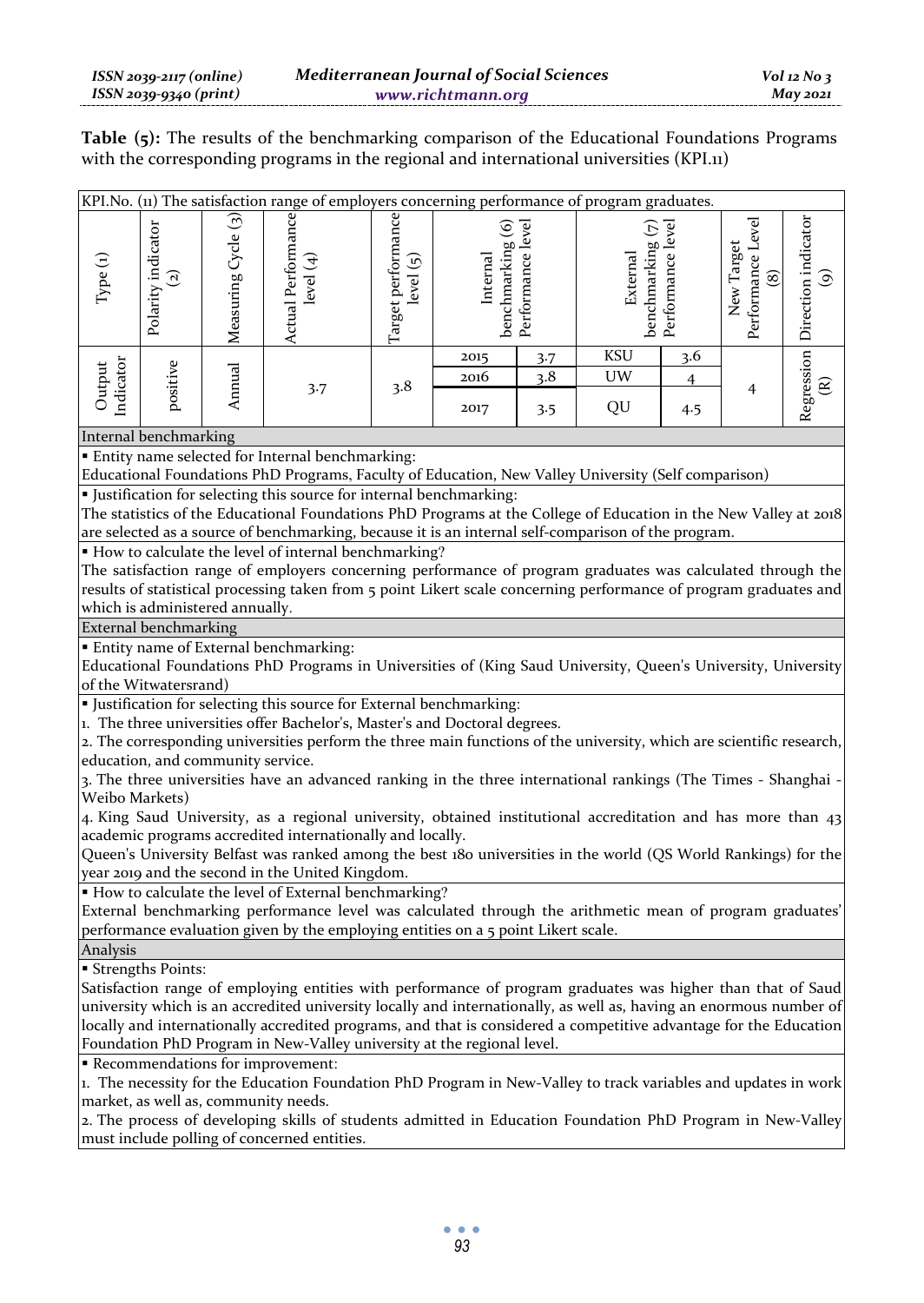**Table (6):** The results of benchmarking for the Educational Foundations PhD Programs with the corresponding programs in the regional and international universities (KPI.8)

| KPI.No. (8) Students general evaluation of courses quality in the Educational Foundations PhD Programs                                     |                                                        |                        |                                      |                                    |                                                                            |           |                                                                                                                     |             |                                        |                                                                                                                         |
|--------------------------------------------------------------------------------------------------------------------------------------------|--------------------------------------------------------|------------------------|--------------------------------------|------------------------------------|----------------------------------------------------------------------------|-----------|---------------------------------------------------------------------------------------------------------------------|-------------|----------------------------------------|-------------------------------------------------------------------------------------------------------------------------|
| Type (1)                                                                                                                                   | indicator (2)<br>Polarity                              | Measuring<br>Cycle (3) | Performance<br>level $(4)$<br>Actual | performance<br>level (5)<br>Target | benchmarking<br>performance<br>Internal                                    | level (6) | benchmarking<br>performance<br>External                                                                             | level $(7)$ | Performance<br>New Target<br>Level (8) | indicator (9)<br>Direction                                                                                              |
|                                                                                                                                            |                                                        |                        |                                      |                                    | 2015                                                                       | 3.5       | KSU                                                                                                                 | 3.8         |                                        |                                                                                                                         |
| Indicator                                                                                                                                  | positive                                               | quarterly              | 3.8                                  | 3.7                                | 2016                                                                       | 3.5       | UW                                                                                                                  | 4.3         |                                        |                                                                                                                         |
| Operations                                                                                                                                 |                                                        |                        |                                      |                                    | 2017                                                                       | $3 - 7$   | QU                                                                                                                  | 4.5         |                                        | Progress<br>(P)                                                                                                         |
|                                                                                                                                            | Internal benchmarking                                  |                        |                                      |                                    |                                                                            |           |                                                                                                                     |             |                                        |                                                                                                                         |
|                                                                                                                                            | · Entity name selected for Internal benchmarking:      |                        |                                      |                                    |                                                                            |           |                                                                                                                     |             |                                        |                                                                                                                         |
|                                                                                                                                            |                                                        |                        |                                      |                                    |                                                                            |           | Educational Foundations PhD Programs, Faculty of Education, New Valley University (Self comparison)                 |             |                                        |                                                                                                                         |
|                                                                                                                                            |                                                        |                        |                                      |                                    | Iustification for selecting this source for internal benchmarking:         |           |                                                                                                                     |             |                                        |                                                                                                                         |
|                                                                                                                                            |                                                        |                        |                                      |                                    |                                                                            |           |                                                                                                                     |             |                                        | The statistics of the Educational Foundations PhD Programs at the College of Education in the New Valley for            |
|                                                                                                                                            |                                                        |                        |                                      |                                    |                                                                            |           |                                                                                                                     |             |                                        | 2018 are selected as a source of benchmarking comparison, because it is the best result achieved by the program         |
|                                                                                                                                            |                                                        |                        |                                      |                                    |                                                                            |           | for this indicator in the academic year 2017/2018, and which is an internal self-comparison of the program.         |             |                                        |                                                                                                                         |
|                                                                                                                                            | • How to calculate the level of internal benchmarking? |                        |                                      |                                    |                                                                            |           |                                                                                                                     |             |                                        |                                                                                                                         |
|                                                                                                                                            |                                                        |                        |                                      |                                    |                                                                            |           |                                                                                                                     |             |                                        | The index was calculated through results of the questionnaire prepared for estimating the course by the National        |
|                                                                                                                                            |                                                        |                        |                                      |                                    |                                                                            |           |                                                                                                                     |             |                                        | Authority for Quality Assurance and Accreditation of education in Egypt, and the average was calculated at the level of |
|                                                                                                                                            |                                                        |                        |                                      |                                    |                                                                            |           | all program courses taking into account the relative weight of the average and the difference in students' numbers. |             |                                        |                                                                                                                         |
|                                                                                                                                            | <b>External benchmarking</b>                           |                        |                                      |                                    |                                                                            |           |                                                                                                                     |             |                                        |                                                                                                                         |
|                                                                                                                                            |                                                        |                        |                                      |                                    | " Name of the entity selected for External benchmarking:                   |           |                                                                                                                     |             |                                        |                                                                                                                         |
|                                                                                                                                            |                                                        |                        |                                      |                                    |                                                                            |           |                                                                                                                     |             |                                        | Educational Foundations PhD Programs in Universities of (King Saud University, Queen's University and                   |
|                                                                                                                                            | University of the Witwatersrand)                       |                        |                                      |                                    |                                                                            |           |                                                                                                                     |             |                                        |                                                                                                                         |
|                                                                                                                                            |                                                        |                        |                                      |                                    | " Justification of selecting this source for External benchmarking point:  |           |                                                                                                                     |             |                                        |                                                                                                                         |
|                                                                                                                                            |                                                        |                        |                                      |                                    | 1. The three universities offer Bachelor's, Master's and Doctoral degrees. |           |                                                                                                                     |             |                                        |                                                                                                                         |
|                                                                                                                                            |                                                        |                        |                                      |                                    |                                                                            |           |                                                                                                                     |             |                                        | 2. The corresponding universities perform the three main functions of the university, which are scientific research,    |
|                                                                                                                                            | education, and community service.                      |                        |                                      |                                    |                                                                            |           |                                                                                                                     |             |                                        |                                                                                                                         |
|                                                                                                                                            |                                                        |                        |                                      |                                    |                                                                            |           |                                                                                                                     |             |                                        | 3. The three universities have an advanced ranking in the three international rankings (The Times - Shanghai            |
| Weibo Markets)                                                                                                                             |                                                        |                        |                                      |                                    |                                                                            |           |                                                                                                                     |             |                                        |                                                                                                                         |
|                                                                                                                                            |                                                        |                        |                                      |                                    |                                                                            |           |                                                                                                                     |             |                                        | 4. King Saud University, as a regional university, obtained institutional accreditation and has more than 43            |
|                                                                                                                                            |                                                        |                        |                                      |                                    | academic programs accredited internationally and locally.                  |           |                                                                                                                     |             |                                        |                                                                                                                         |
|                                                                                                                                            |                                                        |                        |                                      |                                    |                                                                            |           |                                                                                                                     |             |                                        | 5. Queen's University Belfast was ranked among the best 180 universities in the world (QS World Rankings) for           |
|                                                                                                                                            | the year 2019 and the second in the United Kingdom.    |                        |                                      |                                    |                                                                            |           |                                                                                                                     |             |                                        |                                                                                                                         |
|                                                                                                                                            | • How to calculate the level of External benchmarking? |                        |                                      |                                    |                                                                            |           |                                                                                                                     |             |                                        |                                                                                                                         |
|                                                                                                                                            |                                                        |                        |                                      |                                    |                                                                            |           |                                                                                                                     |             |                                        | 1. For King Saud University, the results were obtained from the questionnaire for students' evaluation of the           |
|                                                                                                                                            |                                                        |                        |                                      |                                    |                                                                            |           | course which was prepared by the National Center for Education and Accreditation Evaluation.                        |             |                                        |                                                                                                                         |
|                                                                                                                                            |                                                        |                        |                                      |                                    |                                                                            |           |                                                                                                                     |             |                                        | 2. For the Universities of Queens and the Witwatersrand, the results were obtained from a measure dedicated to          |
| evaluating the quality of teaching by students, and the results of this measure were included in the strategic plan                        |                                                        |                        |                                      |                                    |                                                                            |           |                                                                                                                     |             |                                        |                                                                                                                         |
| for each of them.                                                                                                                          |                                                        |                        |                                      |                                    |                                                                            |           |                                                                                                                     |             |                                        |                                                                                                                         |
| Analysis                                                                                                                                   |                                                        |                        |                                      |                                    |                                                                            |           |                                                                                                                     |             |                                        |                                                                                                                         |
| <b>Strengths Points:</b><br>1. Range of Students' evaluation of courses quality in the Educational Foundations PhD Programs is Higher than |                                                        |                        |                                      |                                    |                                                                            |           |                                                                                                                     |             |                                        |                                                                                                                         |
|                                                                                                                                            |                                                        |                        |                                      |                                    |                                                                            |           |                                                                                                                     |             |                                        |                                                                                                                         |
|                                                                                                                                            | the internal benchmarking result.                      |                        |                                      |                                    |                                                                            |           |                                                                                                                     |             |                                        |                                                                                                                         |
|                                                                                                                                            |                                                        |                        |                                      |                                    |                                                                            |           |                                                                                                                     |             |                                        | 2. Range of Students' evaluation of courses quality in the Educational Foundations PhD Programs is Equal to the         |
|                                                                                                                                            |                                                        |                        |                                      |                                    |                                                                            |           |                                                                                                                     |             |                                        | result of the external benchmarking, as the case in King Saud University, which gives the program a competitive         |
|                                                                                                                                            | advantage at the regional level.                       |                        |                                      |                                    |                                                                            |           |                                                                                                                     |             |                                        |                                                                                                                         |

Recommendations for improvement :

1. The number of electronic courses in the program must be increased.

2. More deal of functioning technology should take place when teaching those program students.

3. Results and theories of scientific research which are related to the field of Educational Foundations Programs should be included in Program courses being taught.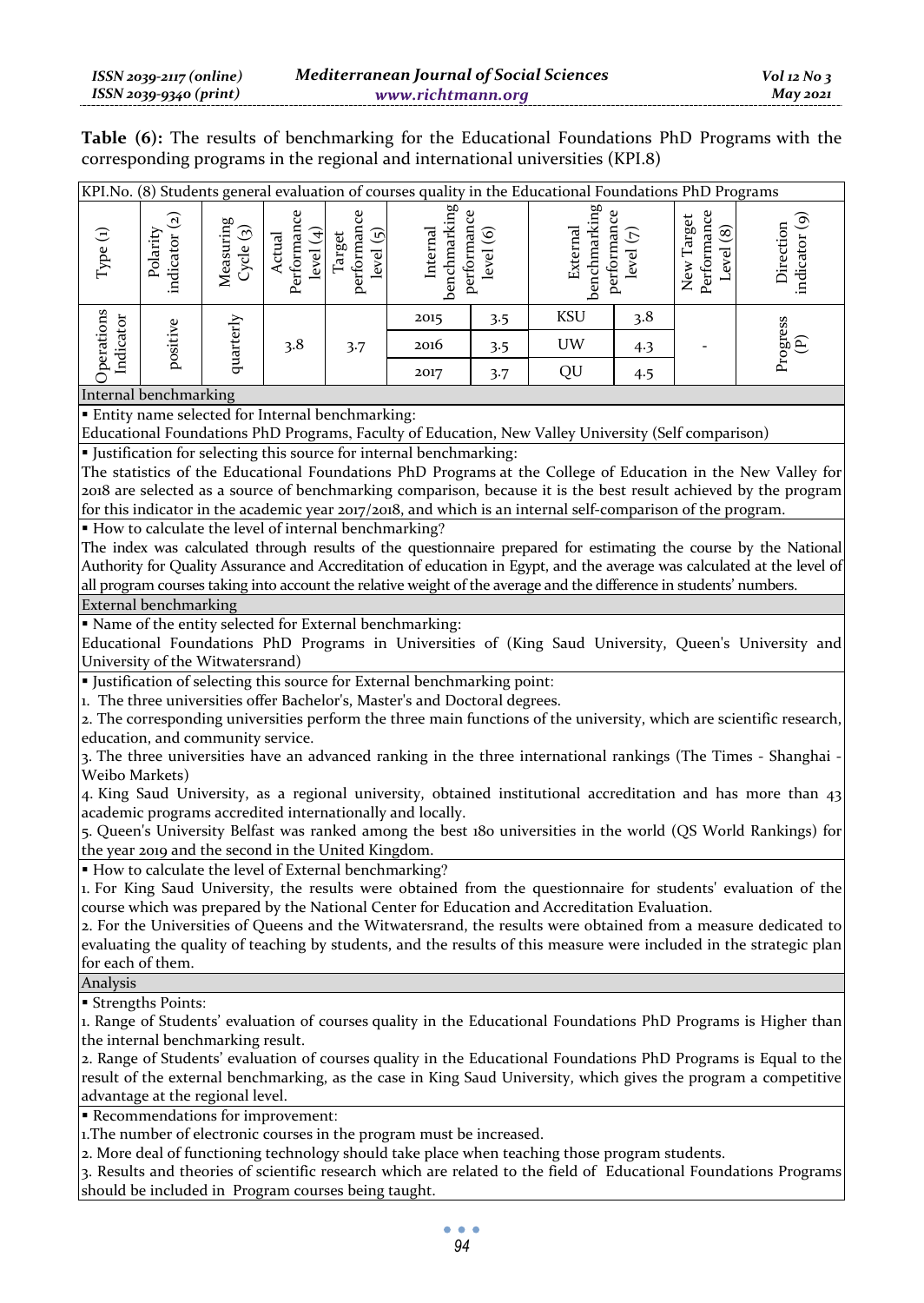### **The Role of Benchmarking in Achieving the Competitive Advantage of the Egyptian Education Faculties Programs**

#### *17.1 The role of benchmarking in the competitive analysis process*:

We would like to stress upon the fact that; if Leading institutions wishes stability and continuity, as well as, achieving excellence and creativity, they must work constantly to improve their performance as compared to the performance of competitors and the performance of the leading institutions in the field of work.

Since benchmarking is one of the methods that helps in pointing out the performance level of Egyptian Education Faculties Programs as compared to its competitors' performance and since it's a strategy of continuous improvement, therefore, its importance in achieving the competitive advantage is highlighted through a number of benefits which can be identified as follows: (Ministry of Education. 2015. 46)

- 1. Provide an opportunity for the institution internally and externally to use the best models.
- 2. Improve the creative and innovative capabilities of the team.
- 3. Accurate identification of the gap between its performance and the performance of leading institutions in its field of work.
- 4. Adopt a policy of change towards whatever is better and new.
- 5. Development of individual and group creativity
- 6. Achieve additional benefits for the institution.

The competitive analysis process is measured by Benchmarking, so as to measure the level of the university as compared with competing universities as for benchmarking is an effective tool for measuring this institution's position in relation to other leading institutions.

# *17.2 The competitive position of the Education Faculties programs when both, applying and not applying the benchmarking*:

The institutions' view of benchmarking differs. Some of them apply this practice in a continuous and highquality, while others ignore the importance of benchmarking and so, do not benefit of such application.

The following table shows a comparison between performances of the Egyptian Education Faculties Programs with and without benchmarking,

**Table No. (7):** Comparing the performance of the Egyptian Education Faculties Programs with and without benchmarking

| With benchmarking                            | Without benchmarking               |                               |  |  |
|----------------------------------------------|------------------------------------|-------------------------------|--|--|
| Competitive Approach                         |                                    |                               |  |  |
| External focus on competition                | Internal focus on competition      |                               |  |  |
| Accepting new ideas and methods              | Slow change                        |                               |  |  |
| High commitment                              | Low commitment                     |                               |  |  |
| <b>Employ best practices</b>                 |                                    |                               |  |  |
| New ideas                                    | No inventions                      |                               |  |  |
| Horizontal expansion inside other activities | Limited visibility                 |                               |  |  |
| <b>Great Potentials</b>                      | Self-imposed limitations           |                               |  |  |
| Knowing the beneficiary requirements         |                                    |                               |  |  |
| Based on facts and research                  |                                    | Based on history or intuition |  |  |
| Continuous search for recent trends          | Lack of attention to recent trends |                               |  |  |
| Improve productivity                         |                                    |                               |  |  |
| Continuous improvement                       | Suffice to the current situation   |                               |  |  |
| Development initiatives                      | Resistance of new initiatives      |                               |  |  |

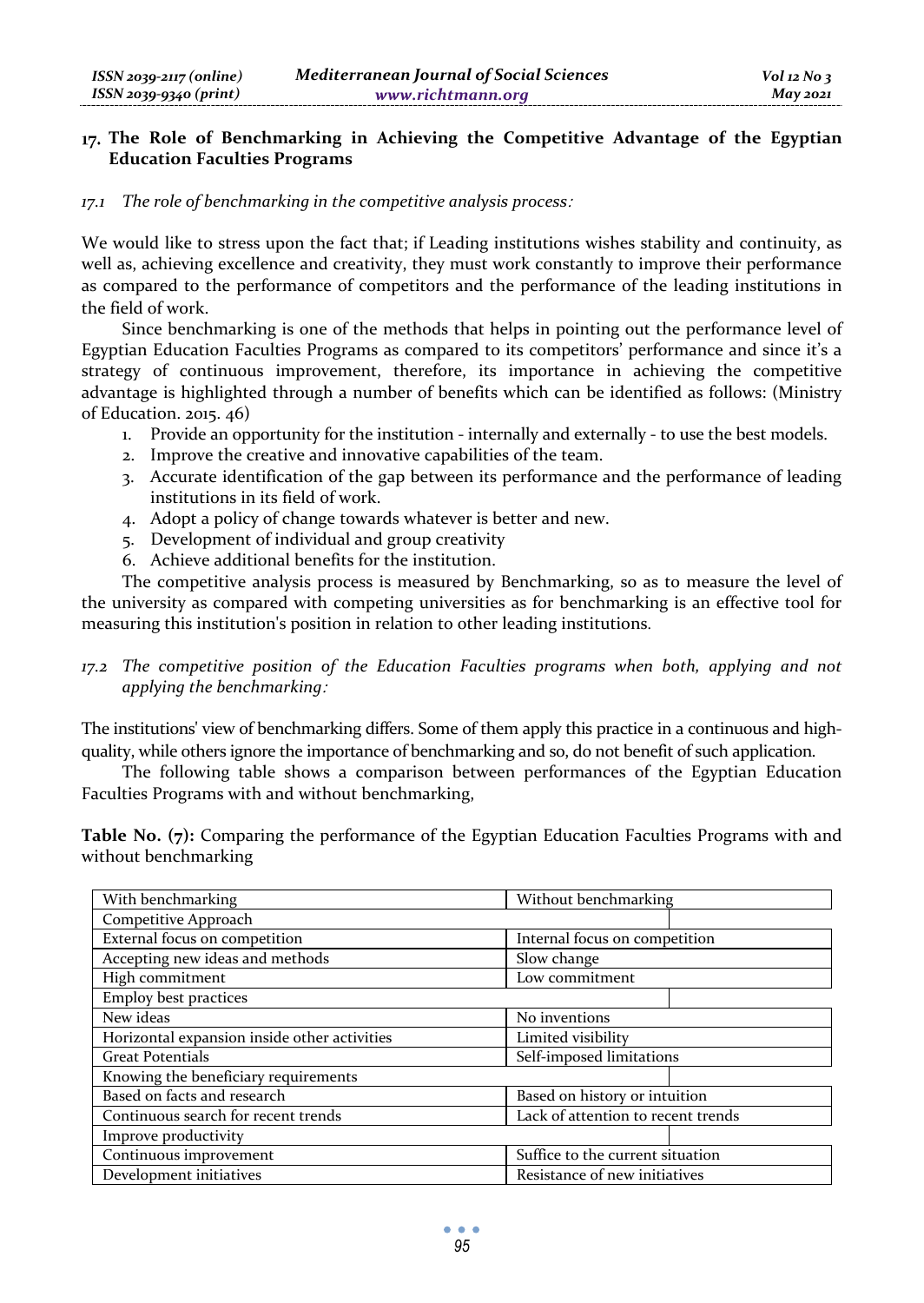*17.3 Procedural steps to activate the role of benchmarking in achieving the competitive advantage of the Egyptian Education Faculties Programs* 

*First Step:* Study the position of Education Faculties Programs through applying benchmarking.

*Second Step*: Form a committee within each program to supervise the application of the benchmarking.

*Third Step*: Follow-up performance inside and outside each subprogram of Education Faculties programs.

*Fourth Step*: Identify services or cases in need of development.

*Fifth Step*: Selection of the performance indicators to be compared in benchmarking.

*Sixth Step*: Identify leading programs within the given field.

*Seventh step*: Study good practices performed by distinguished Education Faculties programs.

*Eighth step*: Implementation of good practices along with setting out executive schedules.

*Ninth Step*: Evaluating results and setting up improvement plans.

*Tenth Step*: Repeat the implementation of previous steps for improvement and development.

*Eleventh step*: Aggrandizing competitively of Educational foundations programs locally, regionally and internationally.

*17.4 The integrative relationship between benchmarking and performance indicators along with its role in diagnosing some features of the competitive reality for the Egyptian Education Faculties Programs*:

In light of the benchmarking model proposed by this study, and in light of the results included in this model concerning performance indicators of the Education Faculties programs versus that of the corresponding programs in regional and international universities, in addition to, Considering that the Educational Foundations PhD Program at the New Valley University is a representative of the Egyptian Education Faculties Programs, therefore the role of the integrative relationship between the benchmarking and performance indicators can be clarified in diagnosing a part of the features of the competitive reality for the Egyptian Education Faculties Programs, as follows

**Table No. (8):** Some features of the competitive reality of the Educational Foundations PhD Program in the New Valley University at three levels (local - regional - international)

| Index<br>number | Index content.                                              | Index<br>type | Competitive advantage<br>Availability<br>the level |                         | Benchmarking entities                                          |
|-----------------|-------------------------------------------------------------|---------------|----------------------------------------------------|-------------------------|----------------------------------------------------------------|
|                 |                                                             |               | Local                                              | Available               | Egyptian Educational<br><b>Foundations PhD Programs</b>        |
| KPI.1           | Ratio of students to                                        | Inputs        | Regional                                           | Available               | King Saud University                                           |
|                 | teaching staff                                              |               | International                                      | Available               | Queen's University - University<br>of the Witwatersrand        |
|                 | The satisfaction range of                                   |               | Local                                              | Available               | Egyptian Educational<br><b>Foundations PhD Programs</b>        |
| KPI 8           | employers regarding<br>performance of program<br>graduates. | outputs       | Regional                                           | Available               | King Saud University                                           |
|                 |                                                             |               | International                                      | <b>Not</b><br>Available | Queen's University - University<br>of the Witwatersrand        |
|                 | Students' evaluation of                                     |               | Local                                              | Available               | Egyptian Educational<br>Foundations PhD Programs               |
| KPI. 11         | courses quality in the<br>Educational                       | Processes     | Regional                                           | Available               | King Saud University                                           |
|                 | <b>FoundationsPrograms</b>                                  |               | International                                      | Not<br>Available        | <b>Oueen's University - University</b><br>of the Witwatersrand |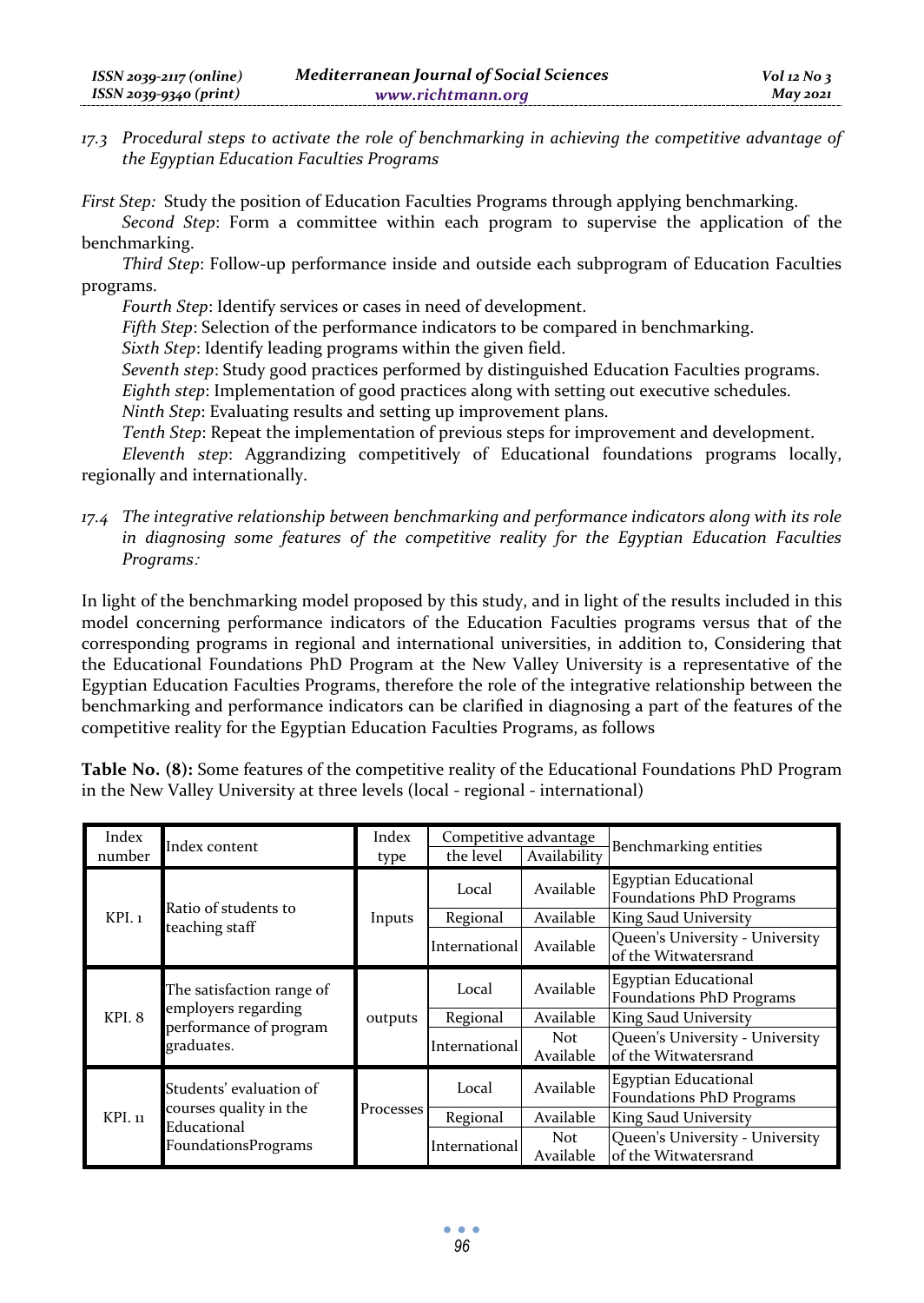### **Recommendations Related to Activating the Role of Benchmarking in Achieving the Competitive Advantage of the Egyptian Education Faculties Program**

- 1. Announcing the goals of benchmarking project for all members of the Egyptian Education Faculties Program.
- 2. Creating a cultural environment in the Egyptian Education Faculties Program which accepts methods and setting styles of Benchmarking.
- 3. Existence of an administrative leadership for Egyptian Education Faculties Program that believes in, is committed with and supports benchmarking.
- 4. Willingness to accept new ideas from benchmarking entities.
- 5. Honoring the successful benchmarking teams in the Egyptian Education Faculties Programs.
- 6. Encouraging the benchmarking teams to visit the leading Egyptian Education Faculties Programs in order to keep in touch with the best practices.
- 7. The appropriate financial support for settling the Benchmarking agreements with the distinguished programs.
- 8. Accelerate the preparation and implementation of benchmarking to keep pace with changes that may occur in the external environment.

#### **References**

- Ahmad, Adnan (2015). Performance Indicators Measuring Performance in University Education Analytical Study in light of the Principles of Academic Accreditation. Educational Sciences, Cairo University. Graduate School of Education, Vol 23, P 3, 249-299.
- King Saud University (2018). Directory of Academic Program Performance Indicators. Faculty of Education. Quality Assurance and Accreditation Unit.
- Jalili, Riyadh (2010). Indicators of educational systems, a periodical series on development issues in the Arab countries, No. 76, ninth year, the Arab Institute for Planning, Kuwait.
- Hamed, Jabal (2014). Using e-management to improve university performance indicators. Faculty of Education. Tanta University, 210-267.
- Hassan, Mt., (2016) Entrance reference comparisons to support university decision-making. Arab studies in education and psychology. Association of Arab Educators, 461-500 .
- Hamza, Ghada (2017). Performance Indicators and Benchmarking Guide. Deanship of Academic Development and Quality. King Khalid University.
- Al-Dawi, Al-Shaikh (2010). Analysis of the theoretical foundations of the concept of performance, Journal of the researcher, No. 7, Algeria.
- Refaat, Mohamed, Sobhi, Saber& Abdel Fattah, Aisha (2015). Applied Models of the Best Comparative Measurement Method for Improving the Performance of Educational Institutions "Open Learning Centers as a Model. Cairo University. Faculty of Education Studies, 513-542 .
- Samuel, Michael (2010). An analytical study of the use of benchmarking with competitors as a complementary tool for total quality in order to manage cost and achieve competitive advantage for the enterprise. Journal of Business Administration, No. 129, 102-107.
- Abdul Majeed, Nizar& Kamel, Samir. (2005). The Effect of Benchmarking on Organizational Performance: A Case Study with a Proposed Model ". Journal of Industrial Cooperation, No. 25, 6-44 .
- Ali, Fatima (2011). "Comparative Reference Approach to Improving Institutional Performance in Public Organizations: An Empirical Study on the Higher Council for Science and Technology". Mutah Research and Studies. Humanities and Social Sciences, Vol. 26, No. 7, 109-164 .
- Fahid, Ghadeer (2012). Developing postgraduate educational programs at Imam Muhammad bin Saud Islamic University in the light of academic accreditation standards. Master Thesis. Faculty of Social Sciences. Department of Management and Educational Planning .

Mujahid, Atwa& Anani, Fattouh (2011). Quality Strategies in Education, Alexandria, New University House.

Mujbil, Ismail (2006). The effectiveness of benchmarking in evaluating performance and its applicability in Iraqi non-profit economic units. Journal of Management and Economics. Mustansiriya University .